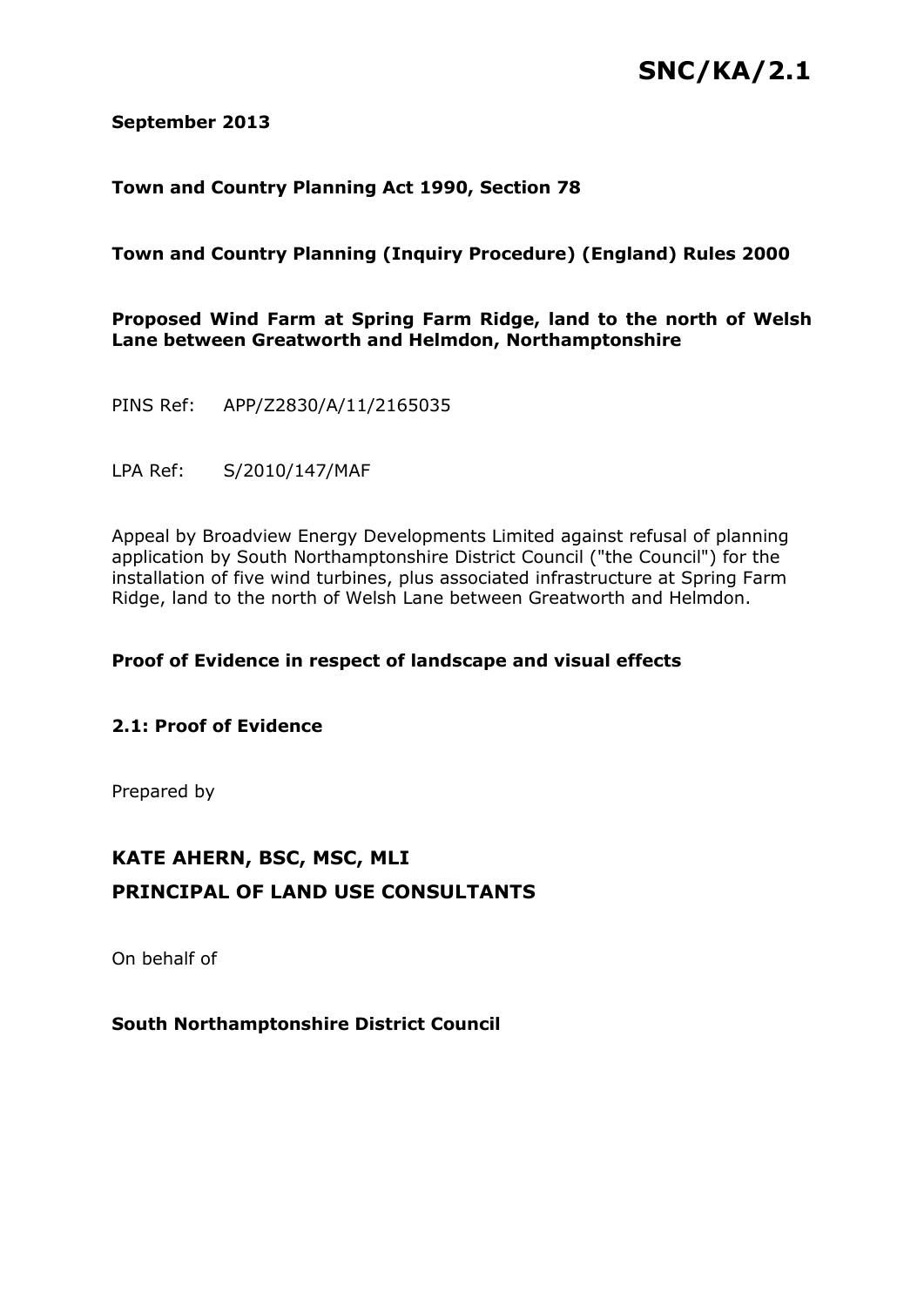# **1. INTRODUCTION**

## **The Witness and Scope of Evidence**

- 1.1. I am Kate Ahern. I am a Chartered Member of the Landscape Institute (Management) MLI and a Principal of Land Use Consultants (LUC). I have 25 years of experience in professional practice as a landscape planner. A summary of my relevant experience with particular reference to wind turbine developments is provided at **Appendix 2.3.**
- 1.2. My evidence considers the landscape and visual effects arising from the proposed wind turbine development at Spring Farm Ridge. The landscape policy context is covered by the Council's planning witness.
- 1.3. I recognise that all commercial wind turbine schemes will have effects on the landscape character and visual amenity in the immediate vicinity of the development site due to the size and scale of structures introduced. However, my evidence focusses on showing how the landscape of this part of rural South Northamptonshire, notably the tranquil valley at Stuchbury, and the way that it is experienced, means that it does not have the capacity to accommodate change of the scale proposed. This is an area with a subtle rural character great care needs to be given to large scale infrastructure to ensure that it is located appropriately within such a landscape. The need to be sensitive to site and local landscape context is emphasised throughout recent government guidance.
- 1.4. The guidance from DECC/DCLG<sup>1</sup> on Renewable and Low-carbon Energy Capacity Methodology has been implemented at the regional level for the East Midlands<sup>2</sup>. The results for Northamptonshire identify South Northamptonshire, Daventry, East Northamptonshire and Kettering as having the greatest potential for wind energy (Map 4.13). The report states that this represents the 'technical potential' and does not cover the 'deployable potential' i.e. what could be practically achieved within the local authority area. It notes that this would require further assumptions and scenario testing, specifically including landscape constraints. Landscape sensitivity is a key factor that should be considered when assessing deployable potential for wind energy and is a critical

 $1$  DECC/DCLG (2010) Renewable and low carbon energy capacity methodology for the English Regions  $<sup>2</sup>$  Low carbon energy opportunities and heat mapping for local planning authorities across the East Midlands,</sup> LUC/Centre for Sustainable Energy/SQW, 2011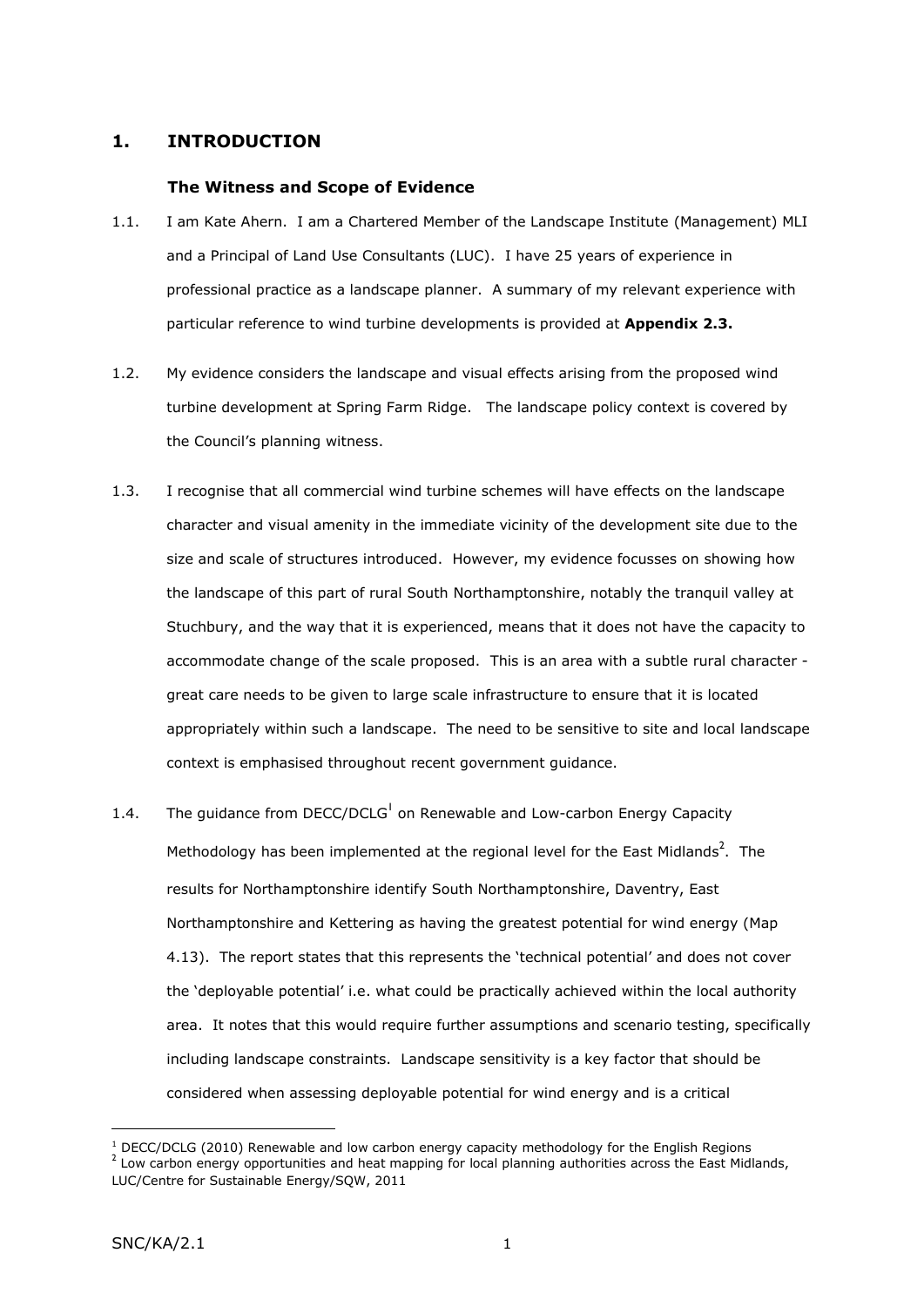requirement for sites which may theoretically have technical potential for wind energy development. The East Midlands report goes on to note (Chapter 6) that landscape sensitivity assessment is one tool that can be used to guide the location of large and medium-scale wind energy development. "*As landscape impacts are one of the key constraining factors for wind energy developments, a landscape sensitivity assessment can help identify those areas where landscapes are more or less sensitive to wind energy development*" (para. 6.37). Furthermore, the East Midlands report specifically notes (under Project Scope) that it does not provide guidance on specific sites. "*Further site based studies and assessments would be required to assess the suitability or otherwise of specific sites*." For these reasons, I consider that it would be wrong to place any significant weight on this document in considering the planning merits of the proposed scheme.

- 1.5. The importance of the local context was further reinforced by Eric Pickles in his Written Ministerial Statement on local planning and onshore wind given to Parliament on 6th June 2013. This noted that current planning decisions on onshore wind are not always reflecting a locally-led planning system. It followed a wide range of representations as part of DECC's call for evidence which indicated that action is needed to deliver the balance expected by the National Planning Policy. The statement identifies a "*need to ensure that protecting the local environment is properly considered alongside the broader issues of protecting the global environmen*t". It states that that "*meeting our energy goals should not be used to justify the wrong development in the wrong location*"
- 1.6. The new Planning Policy Guidance<sup>3</sup> foreshadowed by the Ministerial Statement and published in July 2013 states that while all communities have a responsibility to help increase the use and supply of green energy -"*this does not mean that the need for renewable energy automatically overrides environmental protections and the planning concerns of local communities*". It also highlights the role of landscape character assessment as a tool to help assess likely landscape and visual impacts.
- 1.7. In my evidence I show how the area around Spring Farm Ridge and the Helmdon valley is a cherished and sensitive, tranquil rural landscape in the context of South Northamptonshire. It is highly valued locally and provides an important local amenity and

<sup>&</sup>lt;sup>3</sup>Planning practice guidance for renewable and low carbon energy, DCLG, July 2013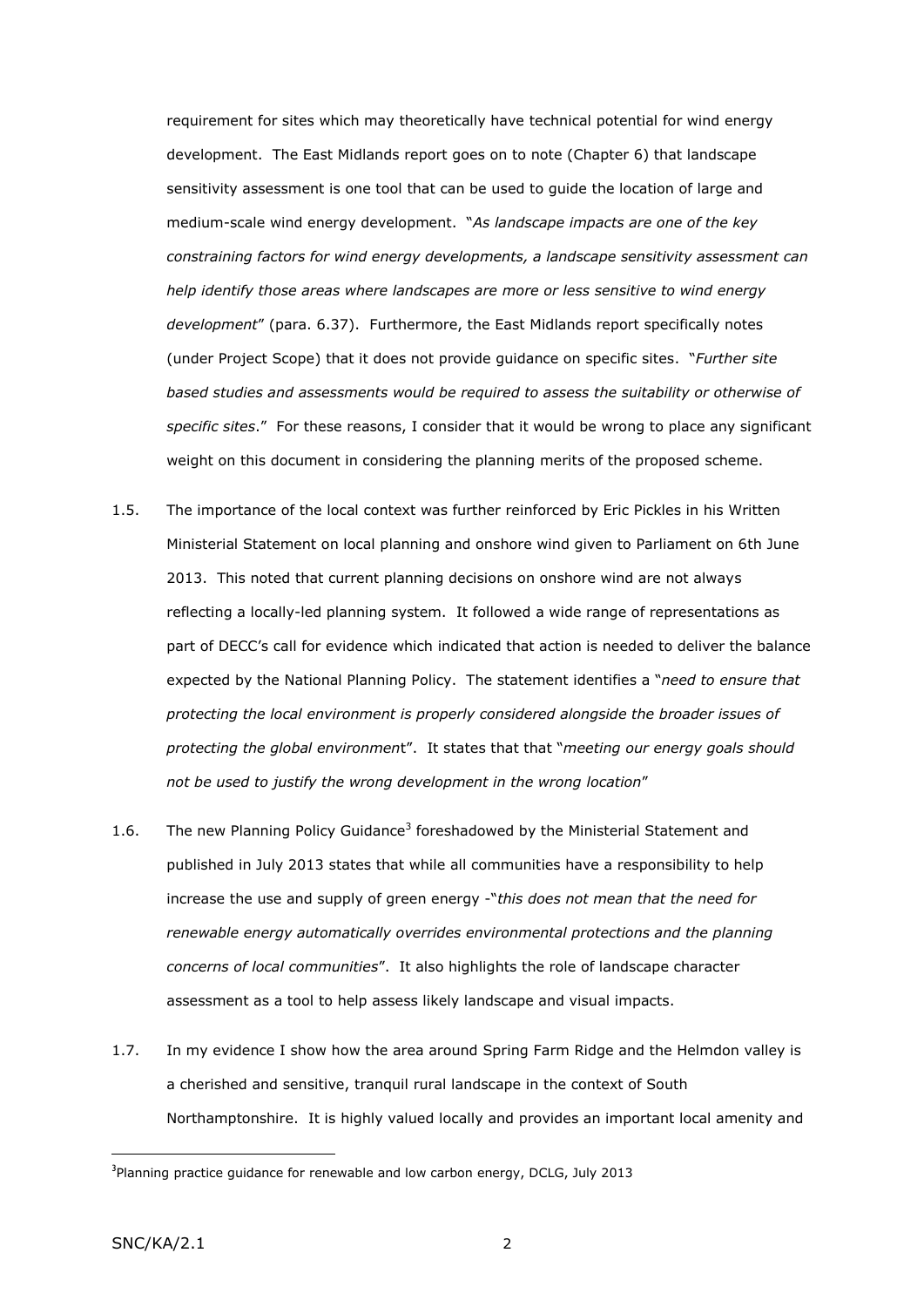is not appropriate for the location of the proposed development. While being in favour of renewable energy, I believe that this is an example of the wrong development in the wrong location.

#### **Background and Brief**

- 1.8. LUC was commissioned by South Northamptonshire District Council in spring 2011 to undertake a review of the Landscape and Visual Assessment (LVIA) chapter of the Environmental Statement of the Spring Farm Ridge Wind Farm. I undertook a review following IEEMA guidance<sup>4</sup> and visited the site and key viewpoints. In February 2012 an updated LVIA (Chapter 7) was submitted as part of the *Further Environmental Information (FEI).* My review of the LVIA and the FEI update is provided as **Appendix 2.4**.
- 1.9. Following the refusal of planning permission in July 2011 and the subsequent appeal, LUC was engaged to provide the evidence in relation to landscape and visual impacts. I undertook an independent appraisal of local landscape character and sensitivity, involving a further visit to the site and surroundings. This is provided as **Appendix 2.5.**
- 1.10. At the inquiry in May 2012, I appeared as a witness for the Council and gave evidence (APP/Z2830/A/11/2165035/NWF). The appeal was allowed. That Inspector's decision was challenged in the High Court by the Council and the decision was quashed leading to this inquiry. The challenge related to policy matters and it is my understanding from the minutes of the pre-Inquiry meeting, August  $2<sup>nd</sup>$  2013, that the previous Inspector's judgement on factual matters are material considerations for this inquiry. I agree with the judgement on landscape and visual impacts of the Inspector set out in the conclusions section of the decision letter (para.88):

"*In this particular case, the proposal would bring about a significant change to the landscape and from some viewpoints the proposed wind farm would become a key feature at odds with the scale of the landscape with a subsequent adverse impact*."

1.11. I was engaged by the Council as an expert witness to provide the landscape and evidence for this appeal. As part of this work I undertook a further site visit (July, 2013). I also reviewed the original reports prepared for SNC as part of the ES review (**Appendix 2.4**)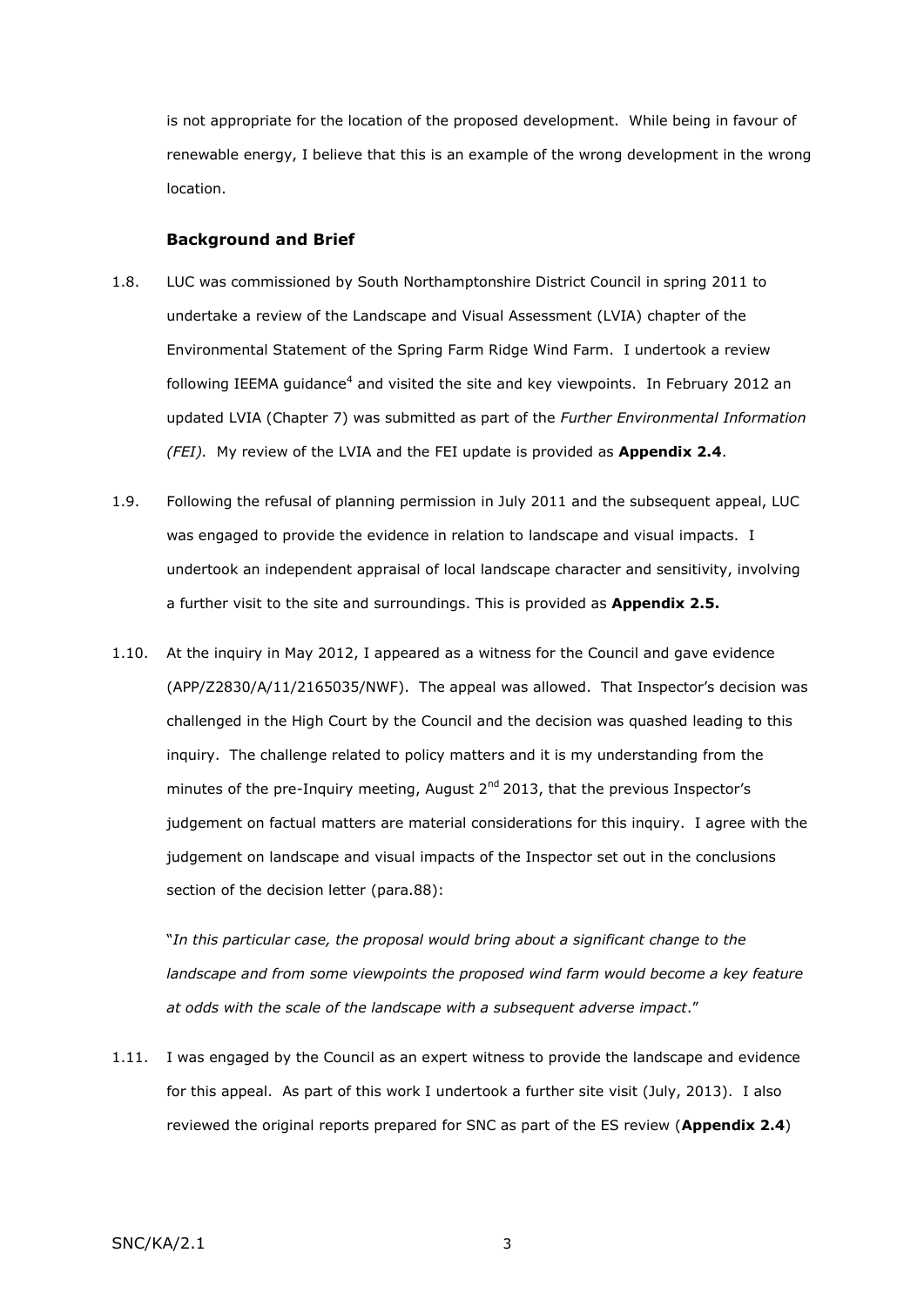and my own landscape sensitivity study (**Appendix 2.5**) to ensure that they are relevant and up to date. The original appendices are included and are unaltered, with the addition of a further supporting map in **Appendix 2.5.** I have not changed my opinion since the first appeal. In this proof of evidence, I bring forward more of the information included in the Appendices to strengthen understanding of the local landscape impacts and provide further emphasis where I consider that the Inspector may find it helpful in reaching a decision. My evidence specifically draws attention to the relevant points in the previous Inspector's decision which I believe remain as material considerations for this inquiry. Where I dispute judgements in the previous Inspector's decision I set out the reasons why and provide additional information. My evidence is focused on the original reasons (2 and 5) for refusal of the planning application (in summary):

- that the development by virtue of its scale and siting would appear prominent and incongruous in its rural setting and would have an adverse impact on the highly valued character and appearance of the countryside in what is a gently, rolling, tranquil and agricultural landscape (Reason 2)
- that there would be significant adverse and detrimental visual effects on the residential occupiers in the settlements of Greatworth, Helmdon, Sulgrave and Stuchbury. (Reason 2)
- that there would be an adverse effect on the amenity of walkers, cyclists, horses and riders on a well-used and valued public rights of way network( Reason 5).
- 1.12. I confirm that this evidence is true and has been prepared and is given in accordance with the guidance of the Landscape Institute. I confirm that the opinions expressed are my true and professional opinions.
- 1.13. My evidence (2.1) is structured as follows:

Section 2: Approach and methodology

Section 3: Effects on landscape

Section 4: Effects on visual amenity

<sup>4</sup> IEMA (2011a) EIA Quality Mark ES Review Criteria, Lincoln: Institute of Environmental Management &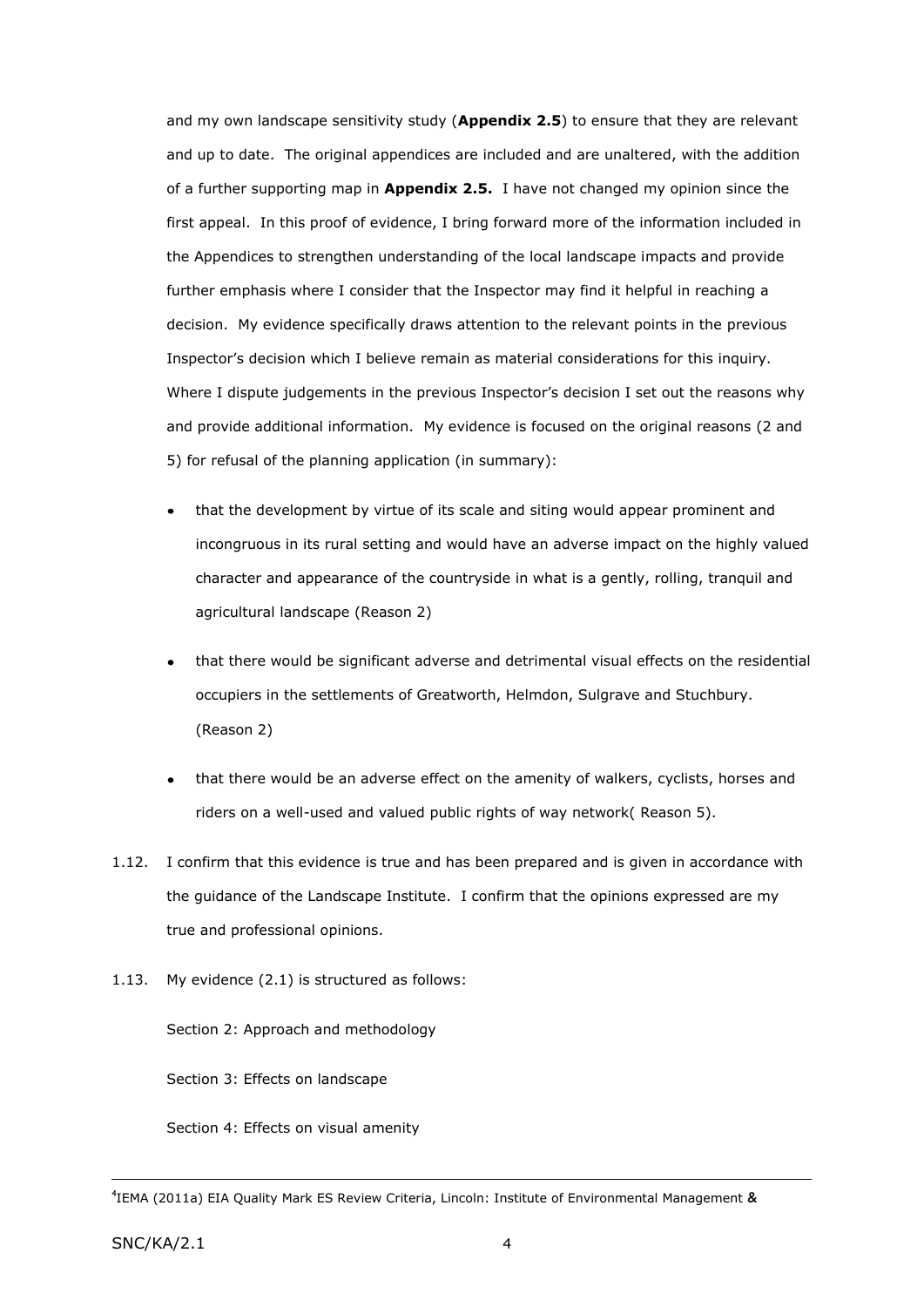1.14. My evidence is supported by the following Appendices:

Appendix 2.2: Summary

Appendix 2.3: Relevant experience

Appendix 2.4: LVIA and FEI review

Appendix 2.5: Landscape sensitivity study

Appendix 2.6: LVIA approach and methodology

Assessment

<u>.</u>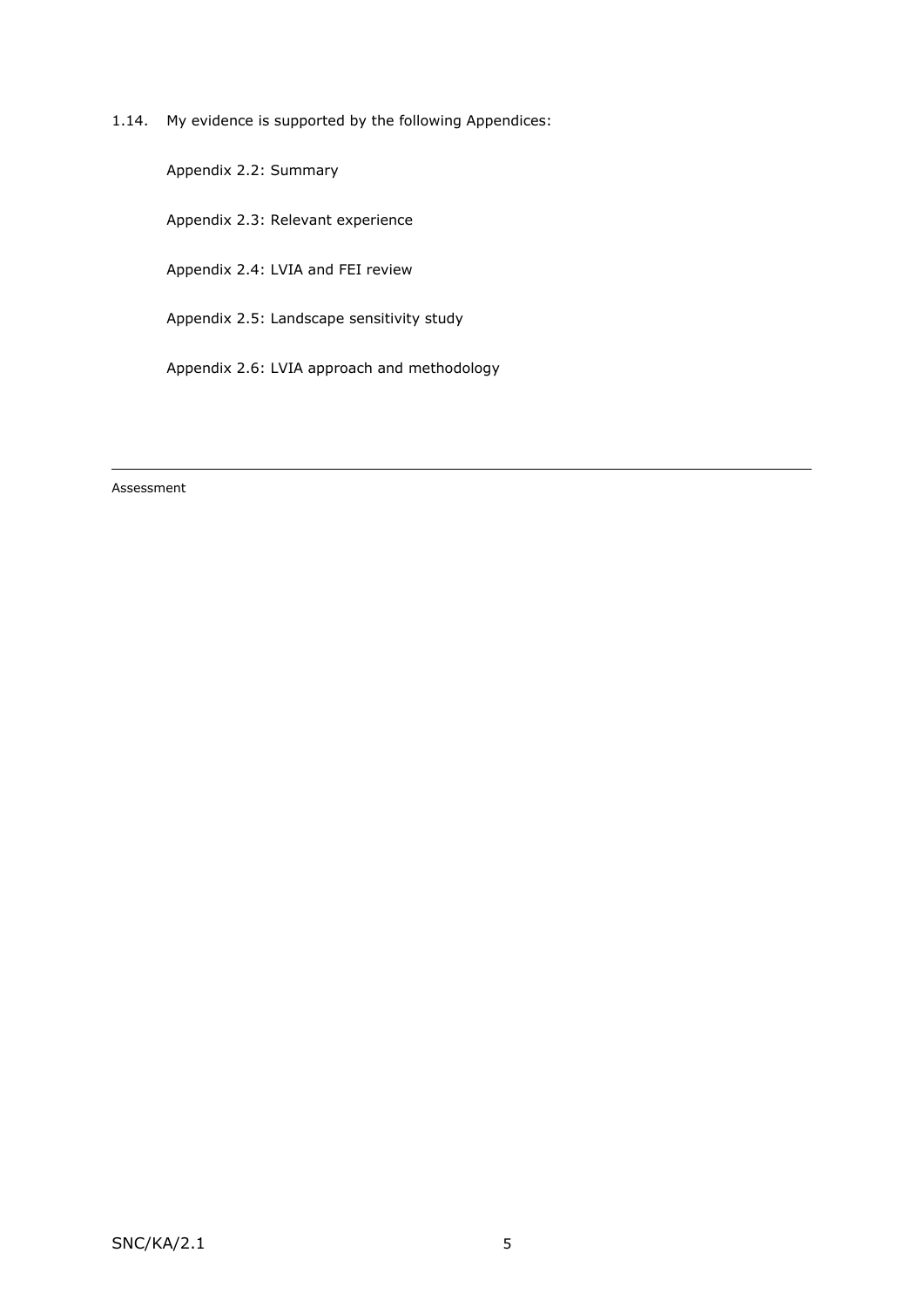# **2. APPROACH AND METHODOLOGY**

2.1. My review of the LVIA chapter of the ES considered that generally an appropriate approach had been adopted following the Guidelines for Landscape and Visual Impact Assessment  $(GLVIA)<sup>5</sup>$ . There were some omissions in information, lack of transparency in methodology, underestimates of impacts and areas of clarification needed, some of which are now included in the FEI. My comments on the approach and method followed by the LVIA are set out in **Appendices 2.4 and 2.6**. I do not intend to use my evidence to unpick the LVIA in detail, but highlight the following main points regarding the methodology.

# **Assessing sensitivity**

2.2. My principal concern is that the ES does not address the particular character, qualities and sensitivities of the local landscape. The ES relies too heavily on generic county-scale landscape information and fails to recognise the specific sensitivities of this part of the Tove Catchment. This is considered in the following section of my evidence. As part of this I have undertaken site work and prepared a detailed local landscape character assessment for the area (presented in **Appendix 2.5**).

# **Determining significance**

- 2.3. An understanding of the method used by the appellant requires cross referencing between the original ES LVIA chapter 7, the LVIA Appendix, FEI Appendix B method statement and their application in both documents. It is a confusing a process.
- 2.4. I agree with the FEI Appendix B which states (pg 59) " *… significance… is not absolute and can only be defined in relation to each development and its location. It is for each assessment to determine the assessment criteria and the significance thresholds using informed and well reasoned judgement…*". In practice, the application of these criteria and judgements is not always transparent in the LVIA itself.
- 2.5. In my assessment of impacts on landscape, I use the approach set out in the Table 7.3 (pg. 69) of the original LVIA which cross references sensitivity and magnitude of change.

<sup>5</sup> Guidelines for Landscape and Visual Impact Assessment, 2nd Edition Landscape Institute and Institute of Environmental Management and Assessment, 2002 (this document now revised, the LVIA was prepared under the 2002 guidance)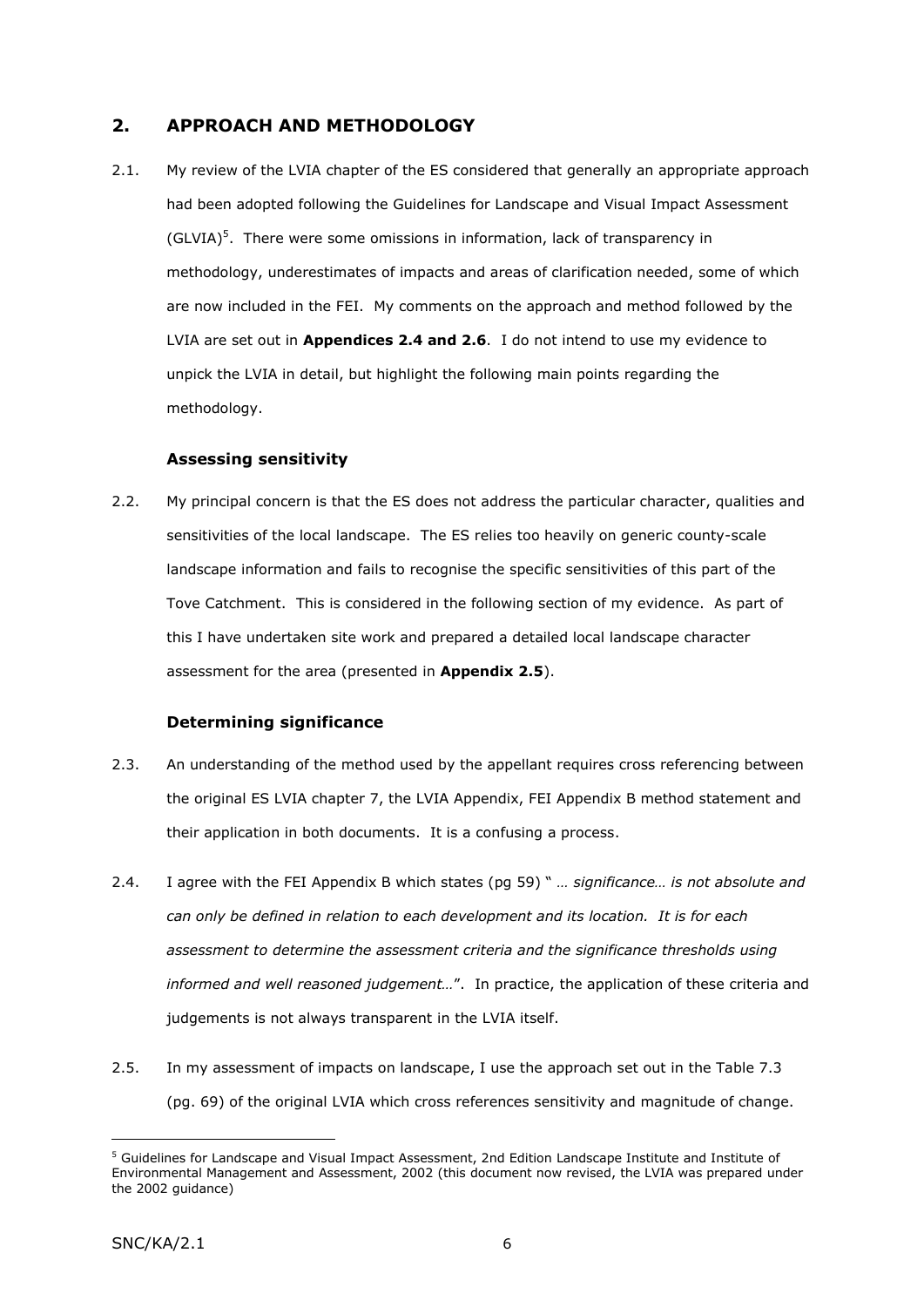#### **Valency**

- 2.6. I recognise that judging the nature of change of wind turbine development, especially effects on visual amenity, is a complex matter. Different people have different responses to seeing wind farms and associated changes in the landscape, depending to some extent on their predisposition towards landscape change in general, to seeing wind farms in the landscape, and attitudes to renewable energy.
- 2.7. The FEI method statement states (Appendix B, pg. 65) with regard to valency that *"… it is expected that in order to secure full compliance with the (EIA) regulations, the assessor should …. establish her/his opinion as to the 'valency' of the schemes effects"*. This means whether the assessor considers the effects are positive (beneficial) or negative (adverse). In the LVIA the assessor has not followed this method statement through and made a judgement as to whether the effects are considered to be positive or negative, beneficial or adverse.
- 2.8. In my opinion, given the sensitivity of the landscape and visual receptors at this site, I consider that the significant impacts identified are always negative and adverse.

#### **Photomontages**

- 2.9. Photomontages can only be a guide to how turbines will appear in the landscape, not least because in reality the turbine blades are moving elements and will draw the eye. Photomontages will inevitably underestimate impacts.
- 2.10. The photomontages submitted in the FEI are acceptable, complying with current guidance and I refer to these where necessary. In my review of the LVIA I also noted the need for supplementary photomontages to illustrate impacts, which have not been provided by the appellant. In my evidence, I also refer to the photomontages prepared by the Action Group (Helmdon, Stuchbury and Greatworth Windfarm Action Group (HSGWAG)). I confirm that these photomontages comply with current industry guidance and good practice.
- 2.11. **In summary,** the method presented for the LVIA in Appendix B of the FEI appears appropriate. My concern is about how this method is followed through in practice to make judgements on the significance of impacts. This is demonstrated in the following parts of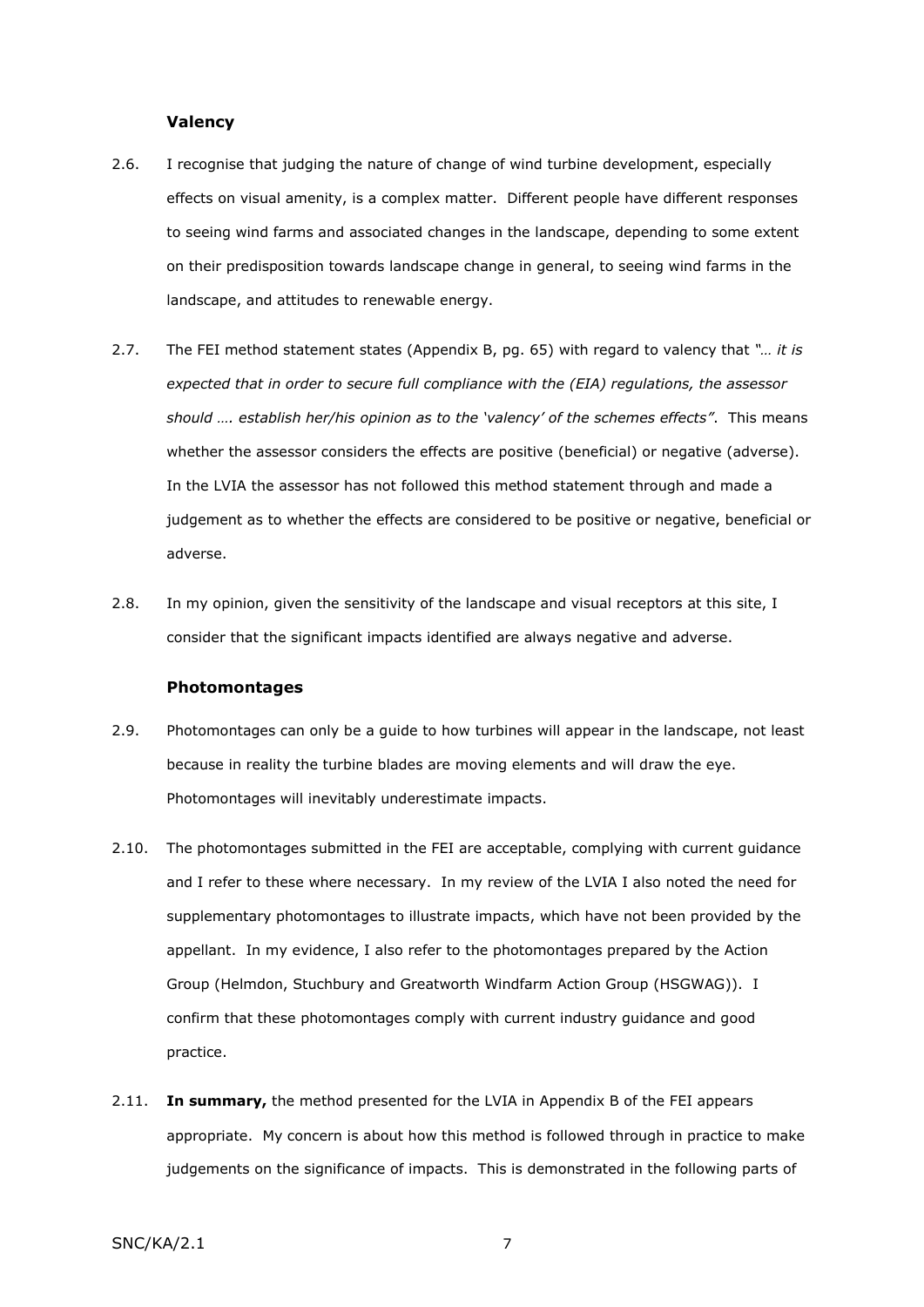my evidence which show how the high sensitivity of the local landscape combined with the great change induced by a wind turbine development of this scale will have a very significant impact on this part of South Northamptonshire. I believe that this is more than the generic impacts of large scale infrastructure in a rural environment. I dispute the notion that they are 'additive' and therefore remove little physically from the landscape. Landscape is more than just what you can see, and in my opinion the proposed development would change our understanding and appreciation of the particular sense of place of this valley.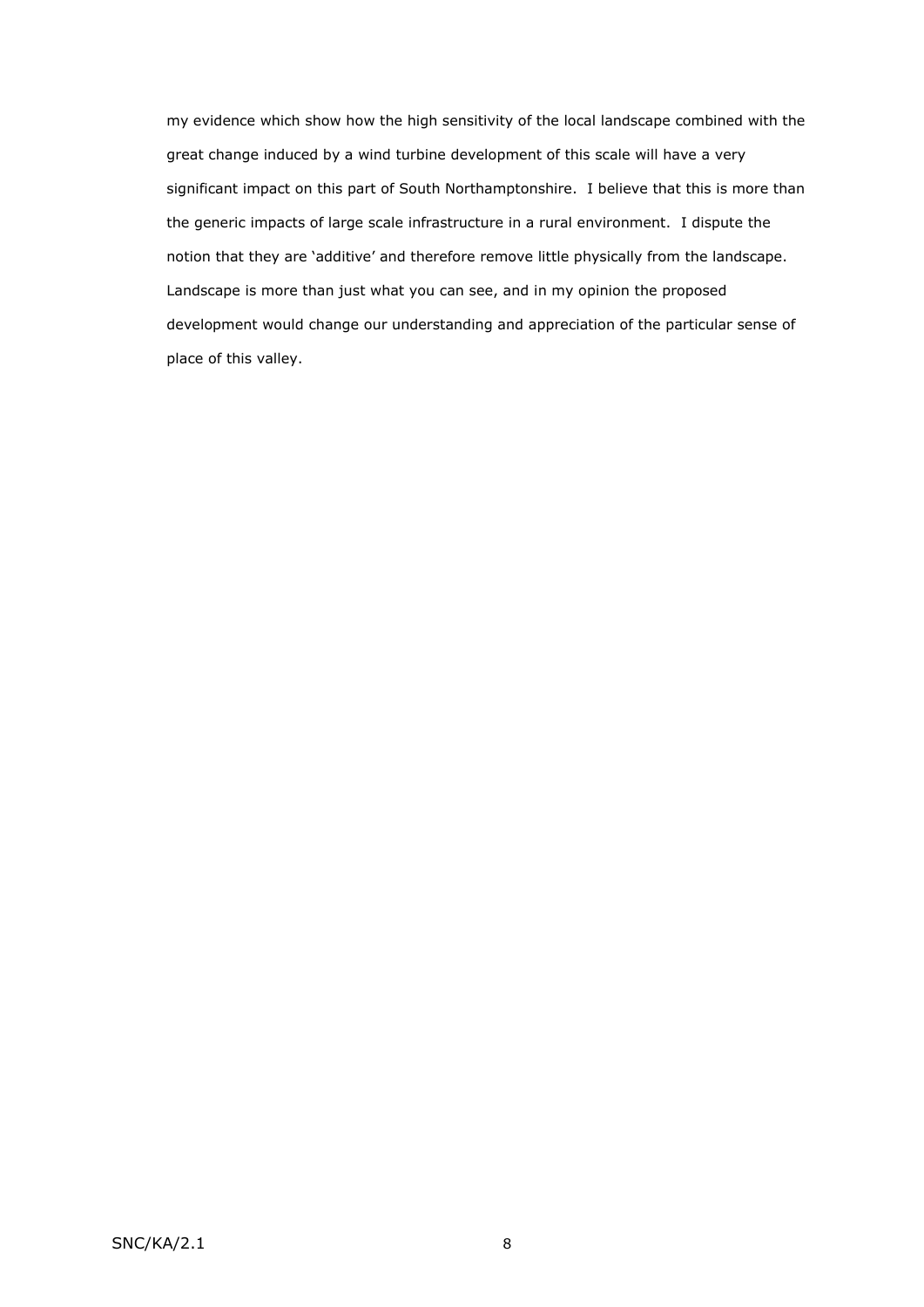## **3. IMPACTS ON LANDSCAPE**

- 3.1. Here, I review the findings of the LVIA (and FEI). I concentrate on the main landscape effects related to the operational stage of the wind farm, with reference to the second reason for refusal that the development by virtue of its scale and siting would appear prominent and incongruous in its rural setting and would have an adverse impact on the highly valued character and appearance of the countryside in what is a gently, rolling, tranquil, agricultural landscape.
- 3.2. My evidence follows the definition in the European Landscape Convention (ELC)<sup>6</sup>, signed by the UK Government in February 2006, and binding from March 2007. The ELC states that "*landscape means an area, as perceived by people, whose character is the result of the action and interaction of natural and/or human factors".* I am not only concerned with whether you can see wind turbines or not in any particular view but focus on how this affects the experience of this landscape as perceived by people. All wind farms are massive structures and highly visible in any local landscape. However, not all local landscapes will necessarily be adversely affected by wind turbines to the same degree. My evidence shows that by virtue of the scale, tranquillity and particular characteristics of this local landscape that the effects are harmful and destroy the particular character of this valley.
- 3.3. In this section, I challenge the Appellant's evidence (referred to in the previous Inspector's decision para. 23 and 33) relating to a theoretical wind farm landscape within 800m of the turbines, a probably theoretical local landscape with wind farm sub-type up to 1.5 km and a possible theoretical local landscape with wind farm sub-type up to 2.5 km. I consider that the use of these terms is confusing. The terms do not adequately convey the actual impacts of the scheme on the experience of this particular landscape. Moreover, I consider that the hills and valley configuration (**Appendix 2.5**, Figure 1.2) of this landscape means that significant adverse landscape impacts occur at a greater distance than 2.5km. Not least, because of the role that the valley crests and ridges play in forming skylines. My reasoning is set out in my detailed analysis of landscape sensitivity in **Appendix 2.5** and summarised below.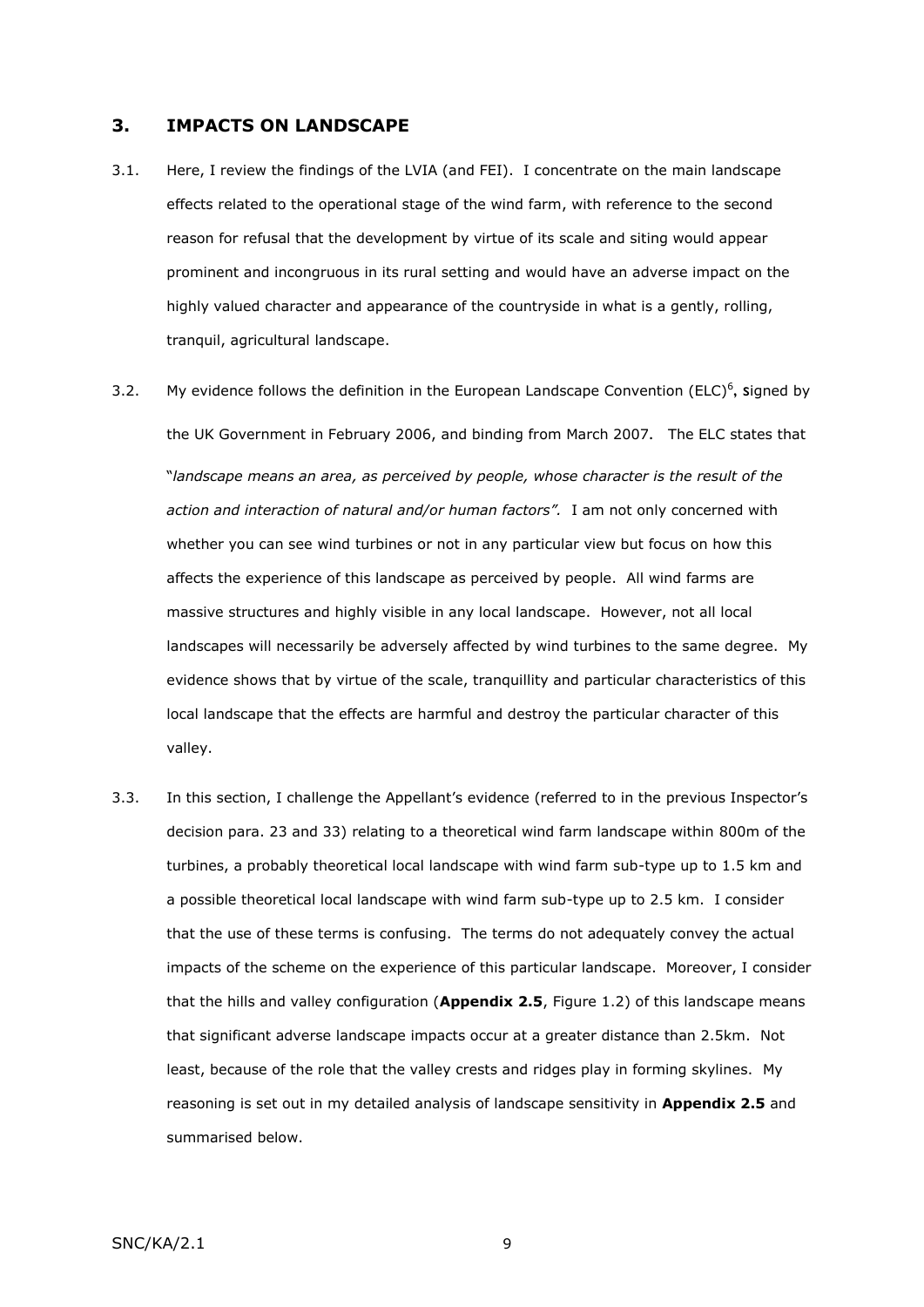3.4. I consider the national and regional landscape context, focussing down to the county landscape context and concluding with the context and character of the site itself. The evidence is supported by my assessment of landscape sensitivity set out in **Appendix 2.5**.

# **NATIONAL AND REGIONAL LANDSCAPE CHARACTER CONTEXT**

- 3.5. The national landscape character context is set out in Character Area 95: Northamptonshire Uplands<sup>7</sup>. The site is on the south eastern boundary of this area, transitional with three Character Areas. This edge location makes assessment of sensitivity difficult and means that the next regional tier in the landscape character hierarchy is important. The regional landscape information is omitted in the LVIA.
- 3.6. The regional landscape context is set out in the East Midlands Regional Landscape Character Assessment<sup>8</sup>. The proposed site lies within *5C: Undulating Mixed Farmlands*. The description for landscape indicates specific attributes that highlight its sensitivity to wind turbine development, notably:
	- Remote, rural and tranquil character
	- Intimate and enclosed landscape associated with valleys
	- Undulating landform
	- Strong historic character tangible evidence of the medieval period
- 3.7. These sensitivities are also recognised in the section covering landscape change and management for this landscape type which suggests: *'The aim should be to protect the character of the landscape by appropriately siting and designing new wind farm installations, and also considering any potential cumulative effects.'* (pg. 172)
- 3.8. In my opinion, sensitivity is medium-high and magnitude of change is major (to a radius of up to 3-4km from the site). I would therefore consider there to be a **Major significant effect (adverse)** up to 3-4 km from the site. The LVIA for the Spring Farm Ridge site does not refer to the regional landscape character context and does not demonstrate how the siting and design of this wind farm protects the character of this landscape type.

<sup>6</sup> The Council of Europe, European Landscape Convention, CETS No.:176, Florence, 20.X.2000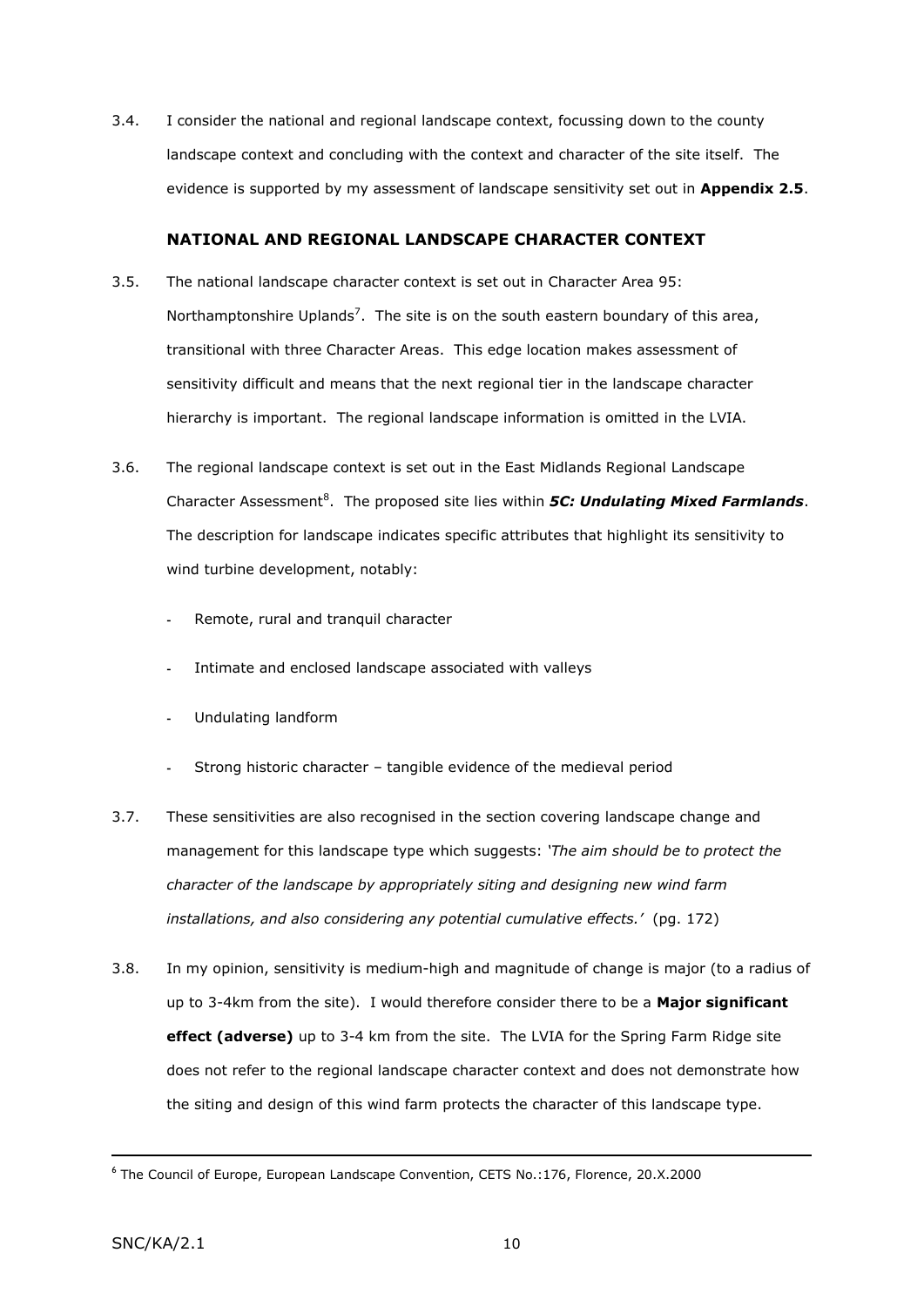# **COUNTY AND DISTRICT LANDSCAPE CHARACTER**

3.9. A landscape character assessment (LCA) of Northamptonshire has been prepared<sup>9</sup> as part of a published suite of information on the environment of the county. The assessment provides a detailed review of Northamptonshire's current landscape. It was undertaken in accordance with the most recent LCA methodology. Here, I use this baseline evidence to highlight the sensitivities of the two character areas in closest proximity to the appeal site. I make a judgement on the magnitude of change and significance of impacts.

# **Undulating Claylands - 6a Tove Catchment**

- 3.10. The Spring Farm Ridge site is located within this area. In my opinion the factors that **elevate sensitivity** for the Tove Catchment according to the characteristics identified in the LCA are:
	- *Relative scale* A more intimate and intricate scale associated with the topography of the stream valley and associated the pastoral land cover;
	- *Perceptual/ Experiential aspects* rural villages and areas of countryside evocative of  $\bullet$ the medieval period, villages bordered by Manor Farm and moated site (note this is exemplified at Stuchbury adjacent to the site).
- 3.11. While the county character area/type as a whole has a medium-high sensitivity, I consider that this site is located in an area with attributes identified as being of high sensitivity. The magnitude of change would vary according to the distance from the site and it would be major up to about 3-4 km from the site, as far as the next ridge and encompassing land within the intervening valleys includes the villages of Sulgrave, Helmdon and Greatworth. The high sensitivity and major magnitude of change means that there would be a **Major significant effect (adverse)** on the landscape character of 6a: Tove Catchment up to 3- 4 km radius from the site.
- 3.12. Table 1 of the FEI Appendix A, sets out the sensitivity for the wider Northamptonshire landscape type, not the Tove Catchment local character area. My assessment indicates

 $<sup>7</sup>$  Countryside Character, Volume 4: East Midlands, The Countryside Agency, 1999</sup>

<sup>8</sup> East Midlands Regional Landscape Character Assessment. EM Regional Landscape Partnership (2010)

<sup>&</sup>lt;sup>9</sup> Current Landscape Character Assessment, Northamptonshire (web based information)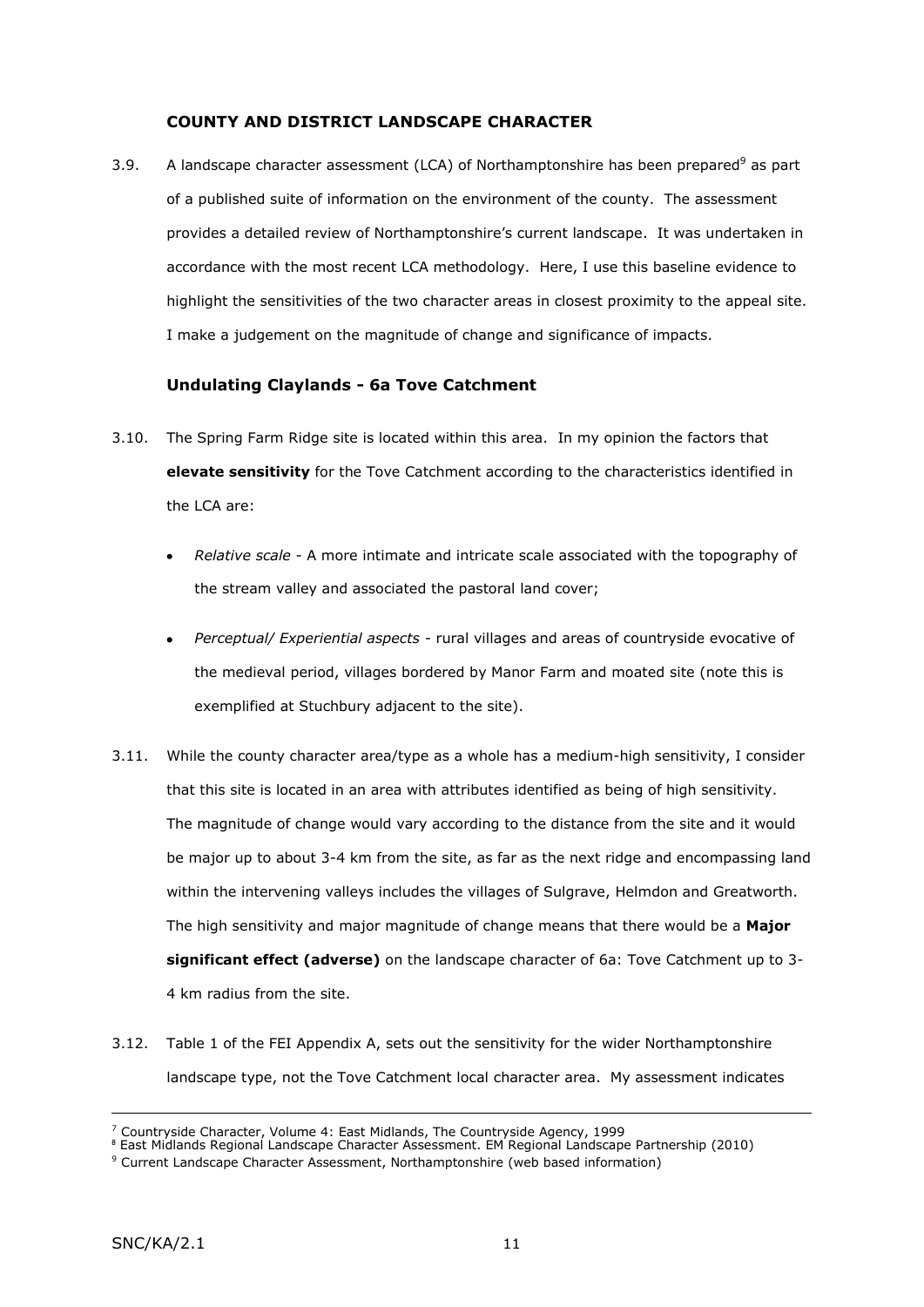that this particular part of the landscape type has a higher sensitivity than the 'medium' identified for the type as a whole. The LVIA (para*.* 7.7.6.3) concludes that sensitivity is medium, magnitude of change up to 4 km radius Major to Moderate, resulting in a Major/Moderate effect, significant from some areas. The ES therefore recognises this as a significant adverse effect.

# **Undulating Hills and Valleys - 13a Middleton Cheney and Woodford Halse**

- 3.13. This character area is located, at its closest point, 1.6 km to the west of the site. In my opinion sensitivity is Medium, as a result of the following:
	- *Relative scale* intimate, human scale;
	- *Perceptual/ Experiential aspects* deeply rural qualities outside urban areas, strong historic character.
- 3.14. I agree with the FEI assessment that the magnitude of change would vary according to the distance from the site and range from major to moderate for the area within 2.5km of the site and including the area around Greatworth. The effect would therefore be **Major to Major/Moderate** and is considered to be a significant adverse effect.

## **LOCAL LANDSCAPE CHARACTER**

- 3.15. This valley is a special place. While it lacks any national or local designations it is highly valued. Taking a walk into the valley heading north following the byway (BOAT) from the B4525 one very quickly enters a quiet rural landscape, largely uninterrupted by modern development, with strong historic and natural qualities. It is a tranquil place to be.
- 3.16. The LVIA baseline does not describe the different aspects of the landscape of the site (elements, characteristics, character) as recommended by GLVIA para. 2.16. The baseline description places an emphasis on 'negative' characteristics such as the disused railway line, use for tank driving and the wider (off site) context such as Greatworth Park business space, which is not relevant. I recognise that since the last appeal the tank driving enterprise on a small part of the south east of the site has been granted planning permission (S/2010/1117/MAF). I consider that this use of the site does not have an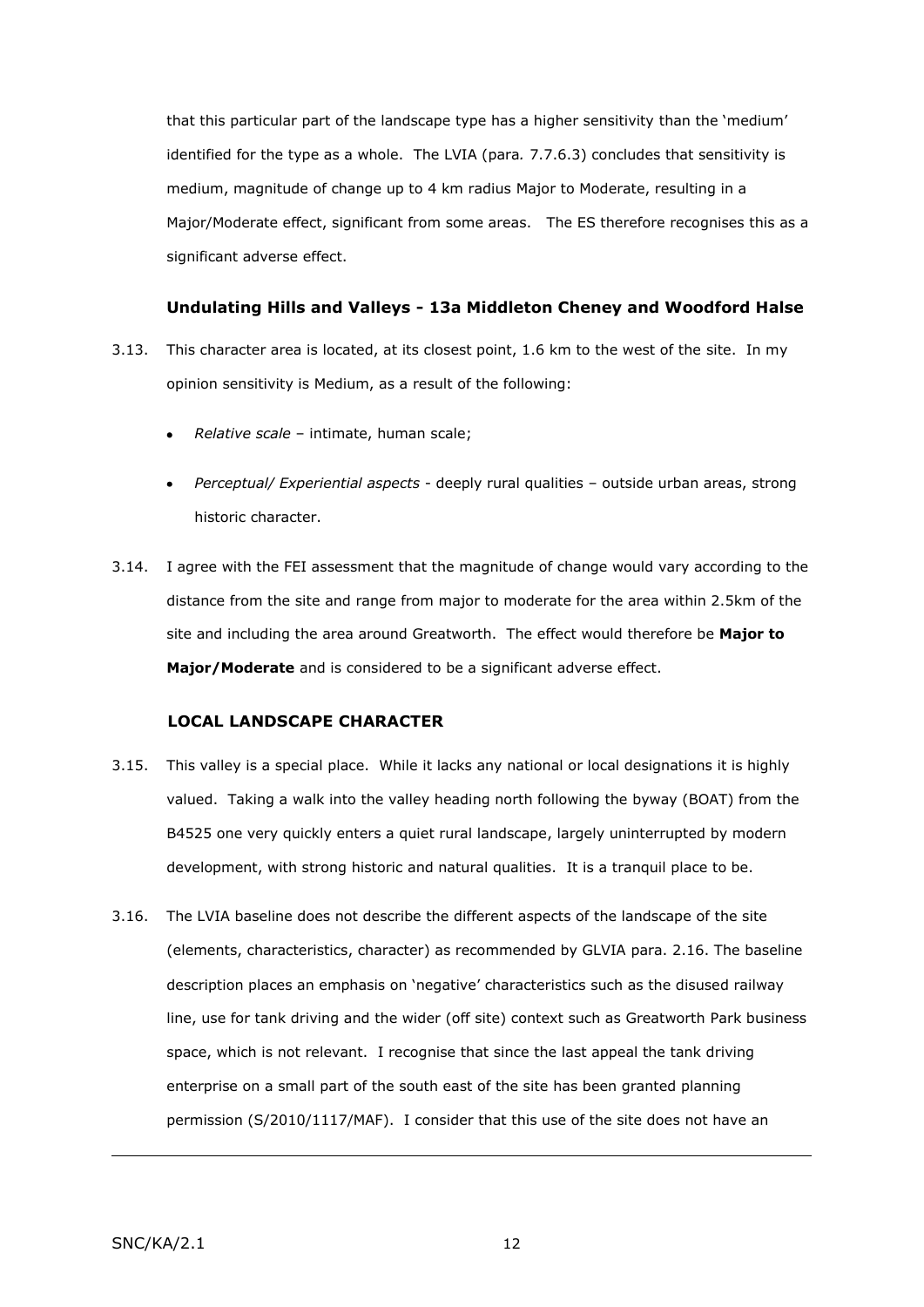impact on the overall tranquillity of the wider valley. Landscape conditions included as part of the planning permission seek to enhance local visual amenity by strengthening and replanting boundaries. I consider that the valued character of the local landscape is underplayed in the ES. The failure to fully articulate the character of the local landscape is an omission which I address here.

- 3.17. My landscape character assessment (**Appendix 2.5**) reveals that the site falls into two distinct local character areas. An enclosed valley and the interfluves forming the valley crest. I note that these are two interlinked areas that together form the valley unit. The boundaries of the character area are not hard and fast lines that separate it into two isolated areas. Boundaries are zones of transition; whatever happens in one area will influence the other both visually and in terms of its character – and how the landscape is perceived and experienced. Depending on the characteristics of the particular landscape in question (including elevation, topography, perceptual experience etc.), a development of wind turbines in one area can have direct and significant effects on both the area in which they are located and in adjacent areas. The Landscape Character Assessment Guidance $^{10}$ notes in relation to boundaries that "*landscape is a continuum and character does not, in general change abruptly*".
- 3.18. The previous Inspector's decision (paras. 19. and 20) comments on the local landscape assessment. The Inspector notes that the Appellant does not dispute this local landscape and visual assessment but did not agree with the boundaries. I challenge the implications of the Inspector's findings (para. 20) which states that "*from my site visit, having regard to the springs noted on the base map, the gradient and characteristics of the landscape, and the tranquillity of the area, I found that proposed turbines T3 and T4, shown to be on the border between the two area would be in the interfluves like turbines T1 and T2*". I consider that, whether they are or are not within the interfluves is not the material point here. The fact is that the ridge and valley together form a distinctive landscape unit as shown in **Appendix 2.5**. Within this Appendix, Figure 1.2 highlights the topography and shows the quick transition between the ridges and valley. Any change in one area will quite clearly affect the adjacent area. On the understanding that boundaries are zones of

<sup>&</sup>lt;sup>10</sup>Landscape Character Assessment Guidance for England and Scotland (2002), Swanwick, C. and Land Use Consultants.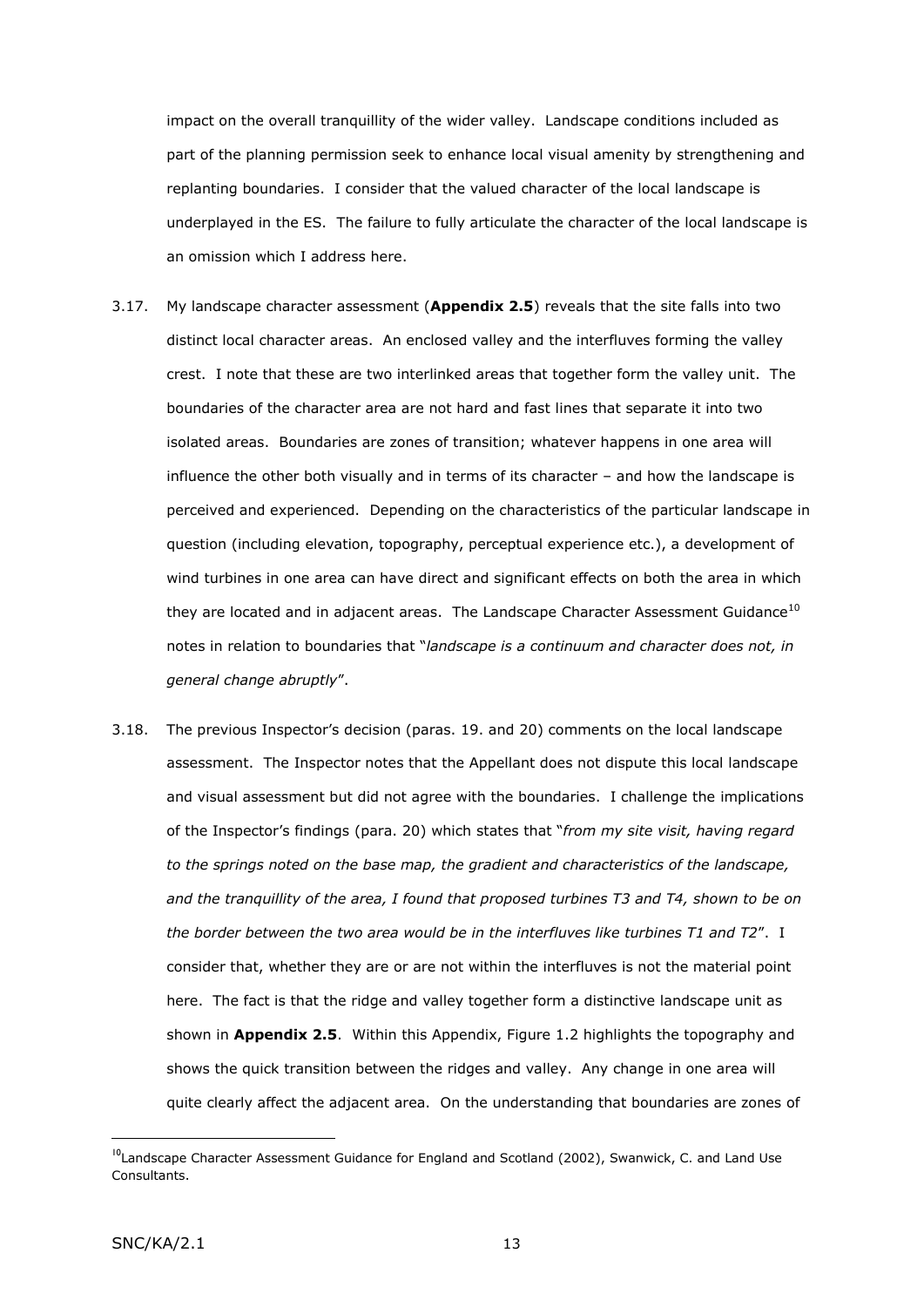transition my local landscape character assessment (**Appendix 2.5, 1.1**), now consistently follows a contour line on both sides of the valley, with extensions to take in springs. My conclusions remain the same – that the turbines do not relate to the local landscape and topography and are of a massive scale within this modestly scaled subtle valley.

- 3.19. Here, I describe the impact on the two local landscape character areas covering the site. To the north the site forms part of a distinct enclosed valley. This quick transition in character is especially apparent when moving into the site from the B4525 along the byway. The Helmdon Valley is characterised by the presence of springs, the minor watercourse running east west towards Helmdon, grazed pasture within the valley and evocative medieval landscape of Stuchbury with its sunken lane, earthworks, moated site. The enclosure and complex, intimate landscape pattern, gently undulating valley landform, associated high levels of tranquillity and strong undisturbed rural character combine to give it a high sensitivity. The proposed development would introduce new tall structures which at 125 m height are completely out of scale with and three times greater than the subtle valley which only has a 40m difference in contours from valley floor to valley crest. They will also introduce moving structures into a peaceful, tranquil enclosed valley setting within this part of South Northamptonshire. The magnitude of change will be major across the landscape unit. There will therefore be a **Major significant effect (adverse)**.
- 3.20. To the south, bordering the B4525, the appeal site forms part of a narrow ridge or interfluve between the valleys. The ridge itself is a more open, arable landscape, although contained by medium sized fields and blocks of woodland. The ridges form a strong skyline and setting for the settlements in the intervening valleys, in this case Sulgrave, Greatworth and Helmdon. I judge the sensitivity to be medium-high, by virtue of the fact that these are narrow ridges with a close relationship to the intervening valleys and their role as a setting to the villages. The magnitude of change will be major. This is due to the scale of the tall moving structures in this subtle valley landscape and their influence over a wide area forming the backdrop to neighbouring villages. There will therefore be a **Major/Moderate significant effect (adverse)**.
- 3.21. The nature of the local landscape comprising a series of subtle skyline ridges and intervening valleys means that the influence of the turbines on this upper valley side is far reaching. In this case, for example extending across the intervening ridges and valleys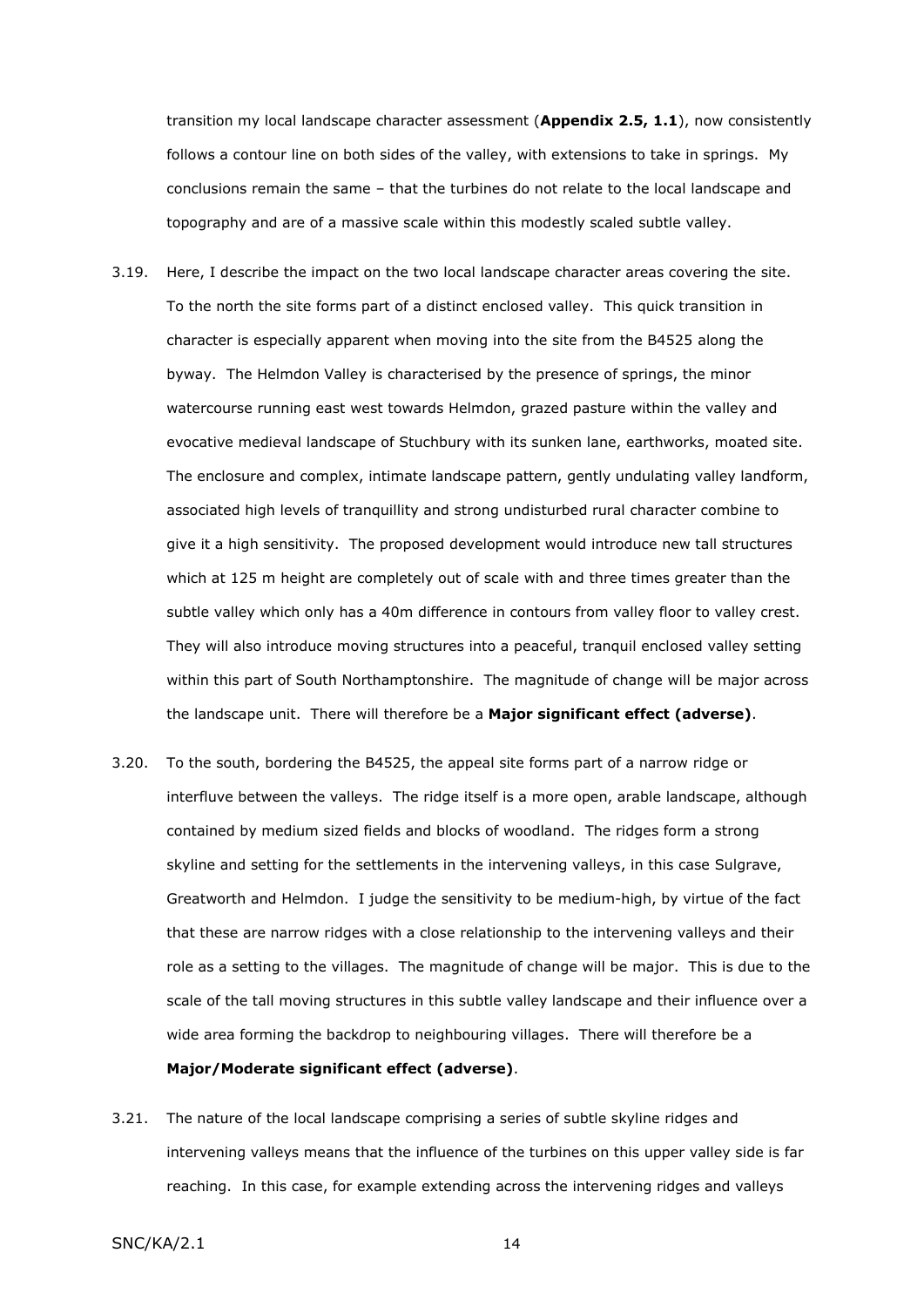and forming skyline features from beyond, forming a backdrop to settlements such as at Sulgrave and Helmdon and conflicting with existing landmarks and features.

- 3.22. In considering these local landscape impacts, the Inspector found that reference to some viewpoints aids the assessment. For the valley in which the appeal site is located, it is pertinent to note the Inspector's comments in relation to Viewpoint 3 looking south west from Helmdon (Para 25) "*the proposed turbines some 1300m to 1350m away, would be conspicuously out of scale with the intimate river valley landscape and become a dominant feature with adverse impacts on the perceived small scale landscape. They would contrast harmfully with the viaduct over which they would visually dominate and tower*". Likewise, for the valley in (Para 31) the Inspector describes how "*the peaceful tranquillity of the area would be changed by the rotating blades that would contrast harmfully with the modest scale of parts of the landscape, its patterns, undulations and textures. Overall the turbines would be a palpable feature of the landscape*…". For the interfluves the Inspector refers to HSGWAG view 2, and agrees (para. 27) that the five turbines would "*dominate the skyline and the proposed turbines would become a key feature at odds with the scale of the settlement* (Sulgrave) *and the prominence of the church tower"*
- 3.23. My analysis of how the Inspector has calibrated judgement with reference to viewpoints is set out in the following section (4) of my proof of evidence.
- 3.24. In conclusion, my criticism of the LVIA is that it does not assess the particular character of the site itself, but instead jumps to the much wider character context represented by the county-wide landscape type (Undulating Claylands) – which is at a very different scale. I consider that the LVIA should have clearly articulated the particular grain and scale of the local landscape within which the site lies rather than relying on a much broader generic county scale study.
- 3.25. **Landscape fabric:** I agree with the conclusions of the LVIA that there would be a long term, reversible effect on the landscape fabric of the site during the operational life of the development as a result of loss of ground vegetation. I note that there will also be losses of lengths of hedgerow and tree cover and that no mitigation to renew or replace hedgerows or trees is proposed as part of the LVIA. The assessment does not follow the process set out in the method statement by assigning sensitivity and magnitude of change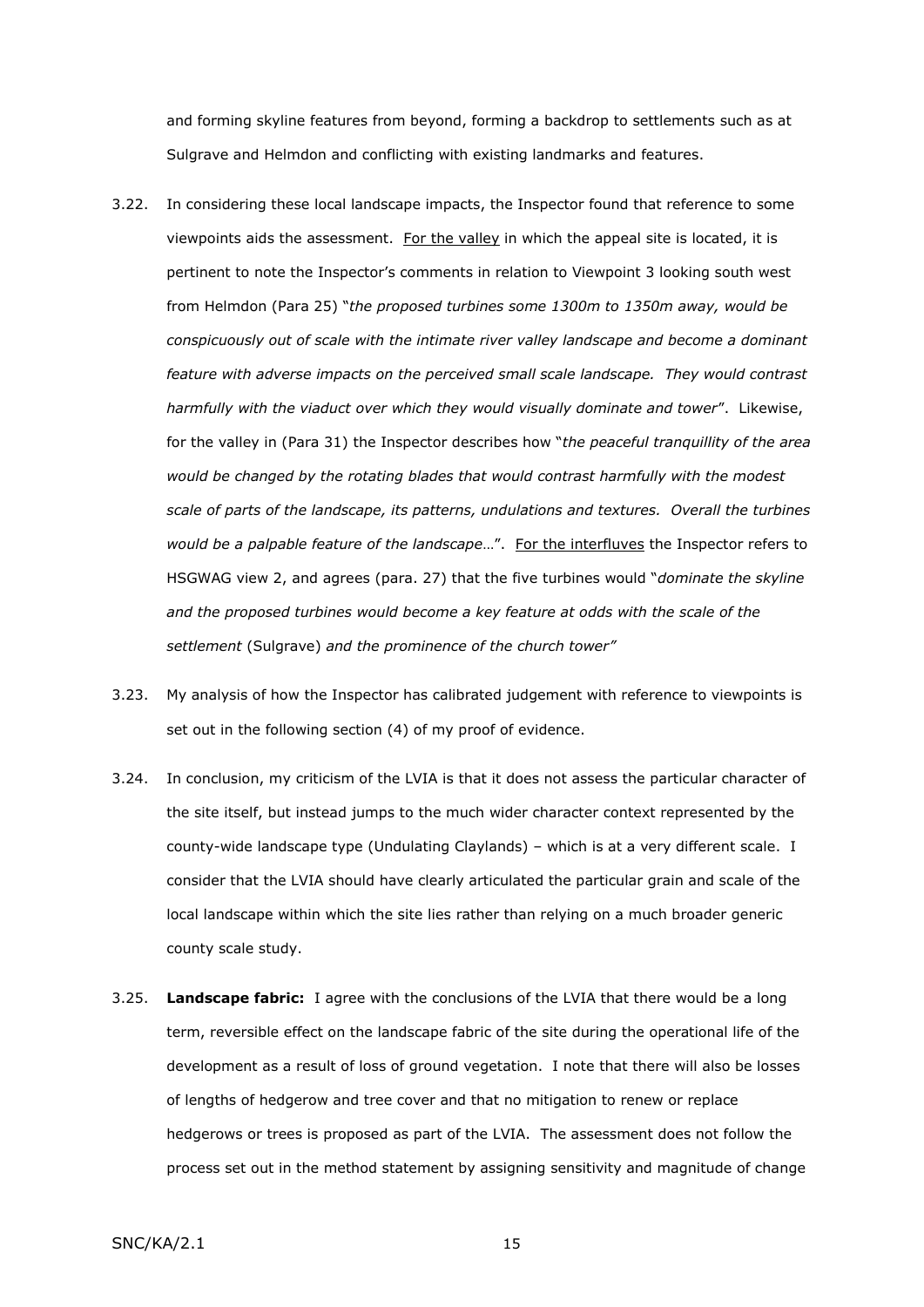to determine the significance of effects on landscape fabric. This is an omission in the LVIA and will need to be covered by planning conditions.

#### **CONCLUSION ON LANDSCAPE IMPACTS**

- 3.26. I conclude that the landscape does not have capacity to accept such a change without a fundamentally adverse (harmful) effect on character. I do not agree with the conclusion of the LVIA (*para. 7.1.6*) that the *"proposal will relate well to local landscape character and respect the scale and composition of the landscape".* Five structures of 125m height, with moving blades are not simply additive; they remove an understanding and experience of the sense of place. They do not relate to the grain and scale of this modestly scaled valley landscape for the following reasons:
	- It is part of an enclosed, intimate valley unit with undulating valley sides it is not a large scale or vast landscape;
	- The turbines are located on the upper slopes and crest of a minor valley such that they will appear out of scale and overbearing in this subtle valley landscape - it is not an exposed open plateau as suggested by the LVIA. The interfluves form a very narrow ridge between valleys and as such are a prominent skyline over the local area;
	- $\bullet$ This is an intricate, complex landscape, with hedgerows crossing the undulating valley site enclosing medium sized irregular fields. The minor water course, areas of pasture, sunken lane and medieval earthworks adjacent to the site all add to the interest and complexity of this landscape. It is by no means a regular, simple or linear landscape.
	- The landscape has a very strong time depth and resonant historic character the strong historic and cultural associations are visible in the form of earthworks representing a deserted medieval village on the valley side and a chain of fishponds on the valley floor. These are linked by a distinctive sunken lane descending from Stuchbury. The whole of this local landscape is highly evocative of the medieval;
	- The area retains a rural, tranquil quality, with a strong historic resonance. It is largely undisturbed by visual or audible intrusions, with an absence of modern development. The scheme would introduce large scale built vertical moving structures into this subtle quiet, peaceful and locally valued landscape.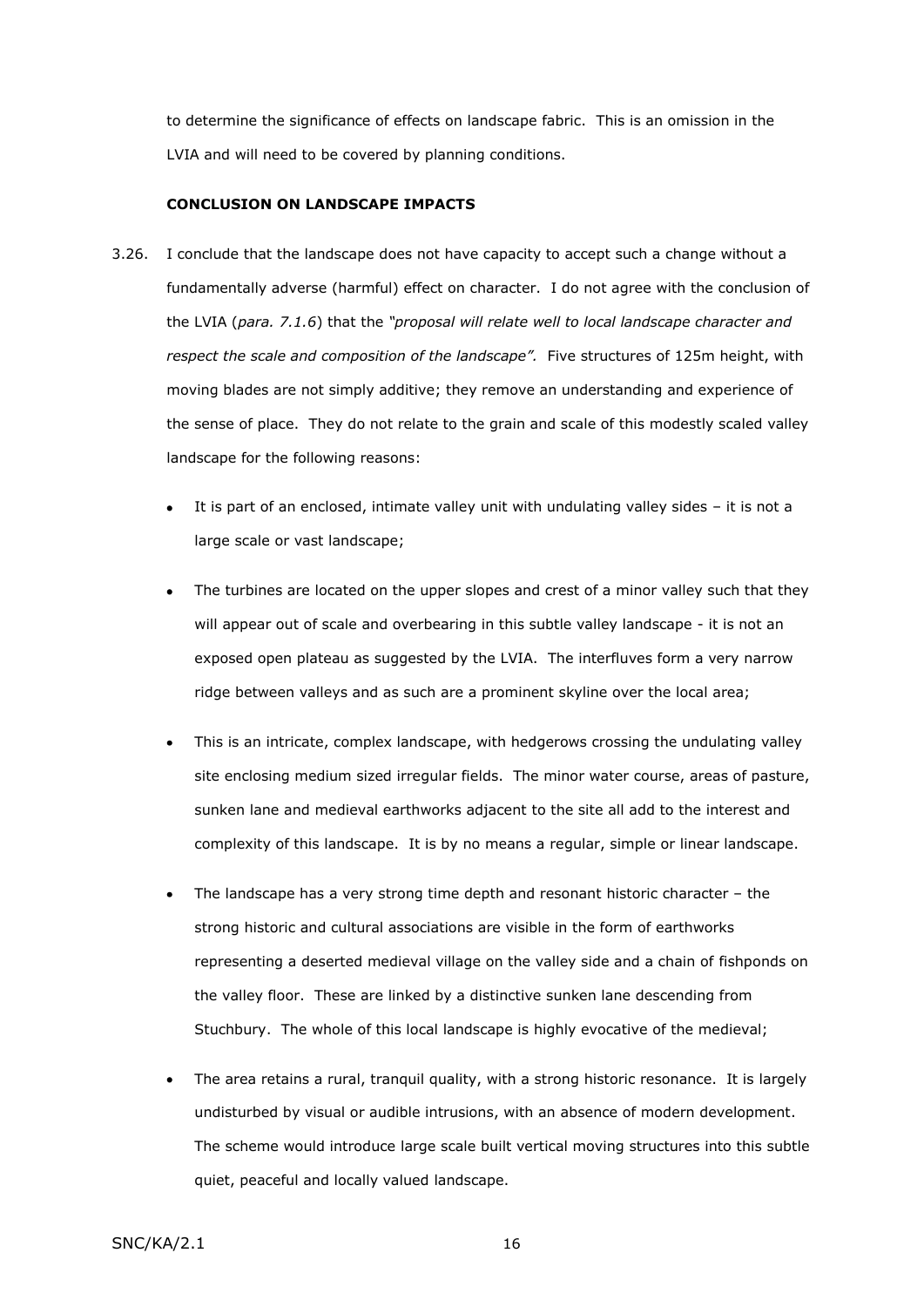3.27. The valley crests and slopes and floor together combine to make up one landscape unit. Any change in one area will affect the other. The fact that the majority of turbines are located on the upper valley sides only serves further to exaggerate their effect on the valley landscape. They will be experienced across the local area and form the skyline backdrop to the small villages. The particular nature of the local topography comprising a series of narrow elevated ridges and small valleys means that the turbines will frequently come in and out of view when travelling through this area and will be a dominant presence for parts of the landscape between  $3 - 4$ km radius, particularly to the north of the site towards Sulgave and within the Helmdon valley. I therefore challenge the notion that a wind farm landscape would only extend to 800m. In experiencing this landscape we could not differentiate a theoretical wind farm landscape within 800m of the turbines, a probably theoretical local landscape with wind farm sub-type up to 1.5 km and a possible theoretical local landscape with wind farm sub-type up to 2.5 km. We would experience the landscape as whole with the turbines dominating the valley and forming prominent skyline elements coming in and out of view from different elevations in this undulating landscape. Whether we could see them or not, we would know that they are there.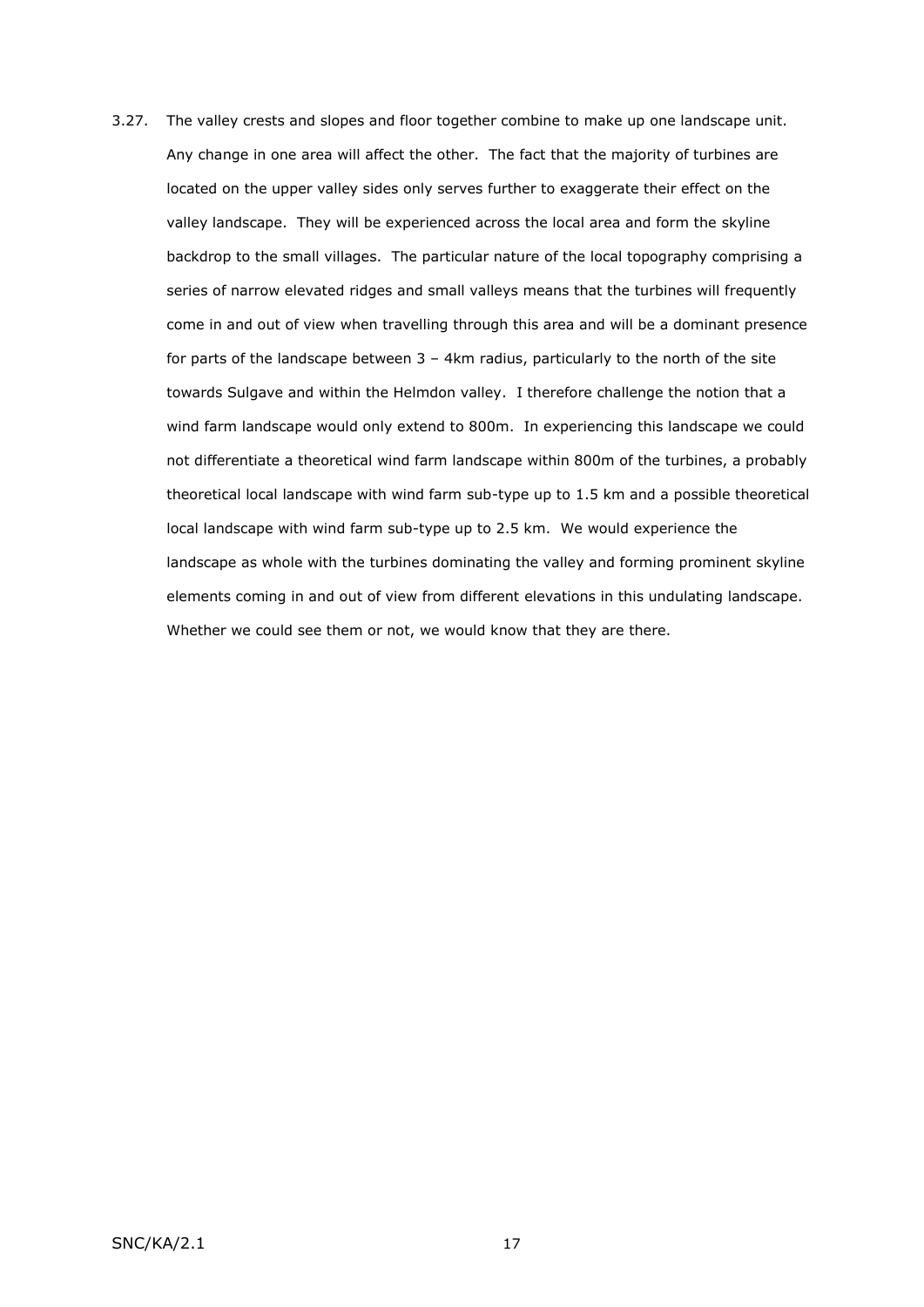## **4. IMPACTS ON VISUAL AMENITY**

4.1. This section of my evidence reviews the findings of the LVIA with regard to effects on visual amenity. It relates to the second reason for refusal that there would be significant adverse and detrimental visual effects on the residential occupiers in the settlements of Greatworth, Helmdon, Sulgrave and Stuchbury. It also supports the fifth reason for refusal that there would be an adverse effect on the amenity of walkers, cyclists, horses and riders on a well-used and valued public rights of way network.

#### **Choice of viewpoints**

4.2. The FEI contains an updated viewpoint analysis to determine the significance of the changes from a selection of viewpoints that represent the main landscape and visual receptors. My review of the LVIA considered that the representative viewpoints should have been listed, described and justified as part of the visual baseline. The FEI does not provide any further information on the rationale for the choice of the 19 viewpoints (listed in Table 7.4 of the FEI). However, the viewpoints represent a reasonable choice of mid and long range views and receptors although, importantly, they omit some short range of local views. I consider that the omission of views from the area on and to the north of the site means that the significant landscape and visual impacts relating to the turbine location on this valley side are underestimated. I, therefore, refer to additional photomontages views prepared by the Action Group.

## **Visual impacts**

- 4.3. The FEI clearly demonstrates the significant (adverse) visual effects of the scheme. It indicates and shows on the associated photomontages that there will be **significant effects** at all eight of the viewpoints up to 4 km from the site (see Table 7.5 in the FEI). There will be significant effects on the visual amenity of a large number of residents and recreational users.
- 4.4. The LVIA identifies significant adverse effects on visual amenity at the following viewpoints:
	- 1: View West of Grange Farm (842m) Major
	- 2: View north east from Helmdon Road, Greatworth (953m) Major
- $SNC/KA/2.1$  18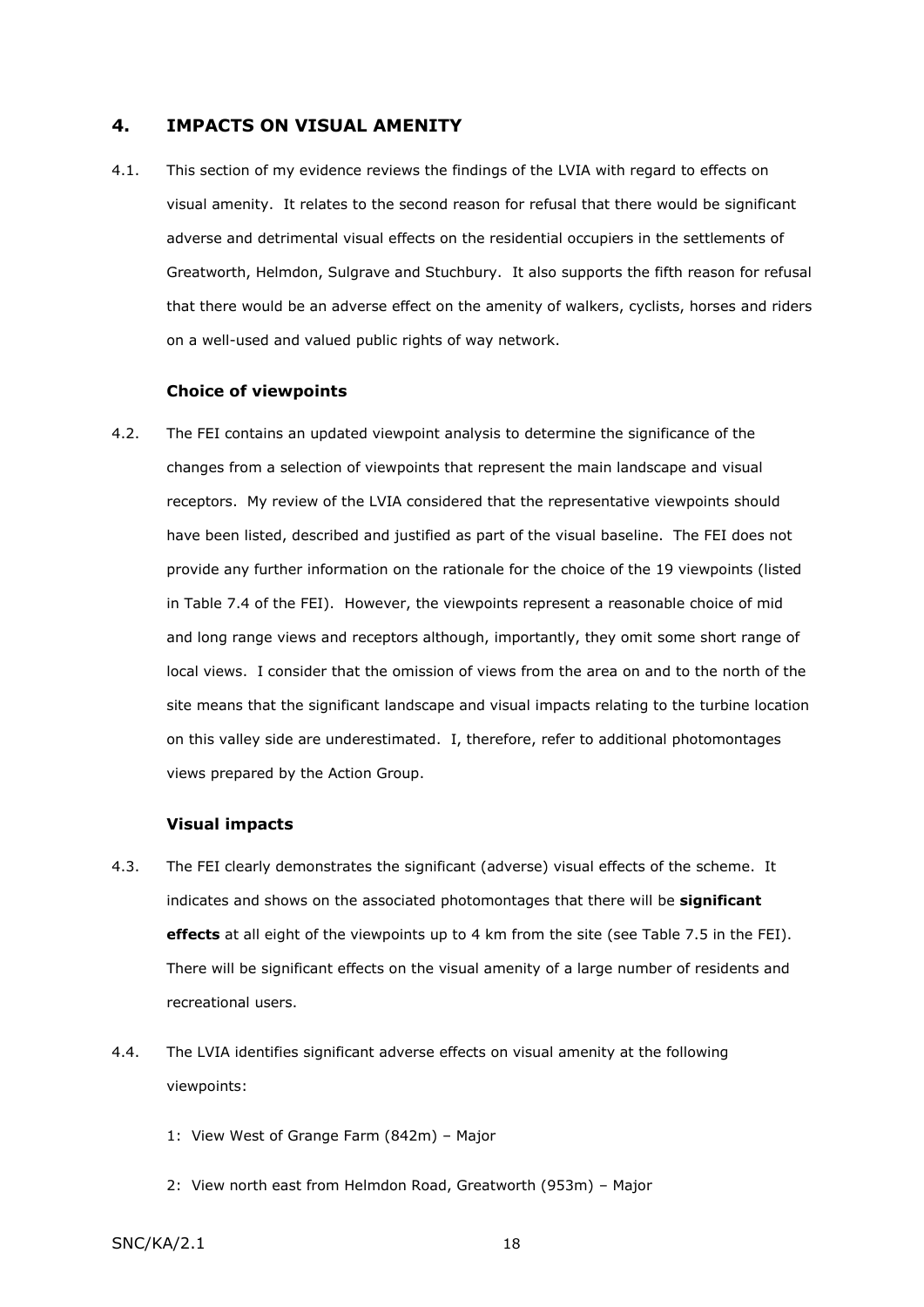3: View south west from Helmdon Village Green (1.35m) – Major

4: View south east from Castle Green at Sulgrave (2.12km) - Major to Major/Moderate 5: View south from bridleway near Sulgrave Manor (2.41km) - Major to Major/Moderate 6: View north west from minor road within Radstone (2.85km) - Major to Major/Moderate 7: View north east from Thenford Road at Marston St. Lawrence (3.2km) – Major/Moderate to Moderate

8: View south west from a minor road at Weston (3.7km) - Major to Major/Moderate

9: View from south west of Milthorpe (3.9km) - Major/Moderate

- 4.5. The Appellant clearly recognises the significant visual impacts of the scheme on walkers, residents plus other users, and has undertaken a professional analysis involving detailed fieldwork observations and preparation of visualisations following good practice guidelines. This detailed assessment is presented in Appendix B of the LVIA (2010) and Appendix A of the FEI (2011). Here, I challenge the findings of the previous Inspector's decision (paras. 24. – 29) where she has made judgements which are contrary to those of the Appellant. I refer to the findings in the original LVIA (2010), Appendix B and the FEI (2012), Appendix A.
- 4.6. *Previous Inspector's decision, Para. 24 - View 2*. The Inspector records that "*the turbines would be dominant and clearly visible but, in view of the width of view, large skies and sizeable fields, the proposal would not be overbearing*". In considering effects on visual amenity I would note that there is no higher threshold of 'overbearing' that needs to be breached. In contrast, the Appellant's LVIA states that the turbines would constitute a Major new element and that there would be a significant effect on the landscape character and visual amenity of residents of Greatworth and walkers using the public right of way. This is confirmed in the FEI.
- 4.7. *Previous Inspector's decision, Para. 25 - View 3*. The Inspector records that "*the proposed turbines some 1300m to 1350m away, would be conspicuously out of scale with the intimate river valley landscape and become a dominant feature with adverse impacts on the perceived small scale landscape. They would contrast harmfully with the viaduct*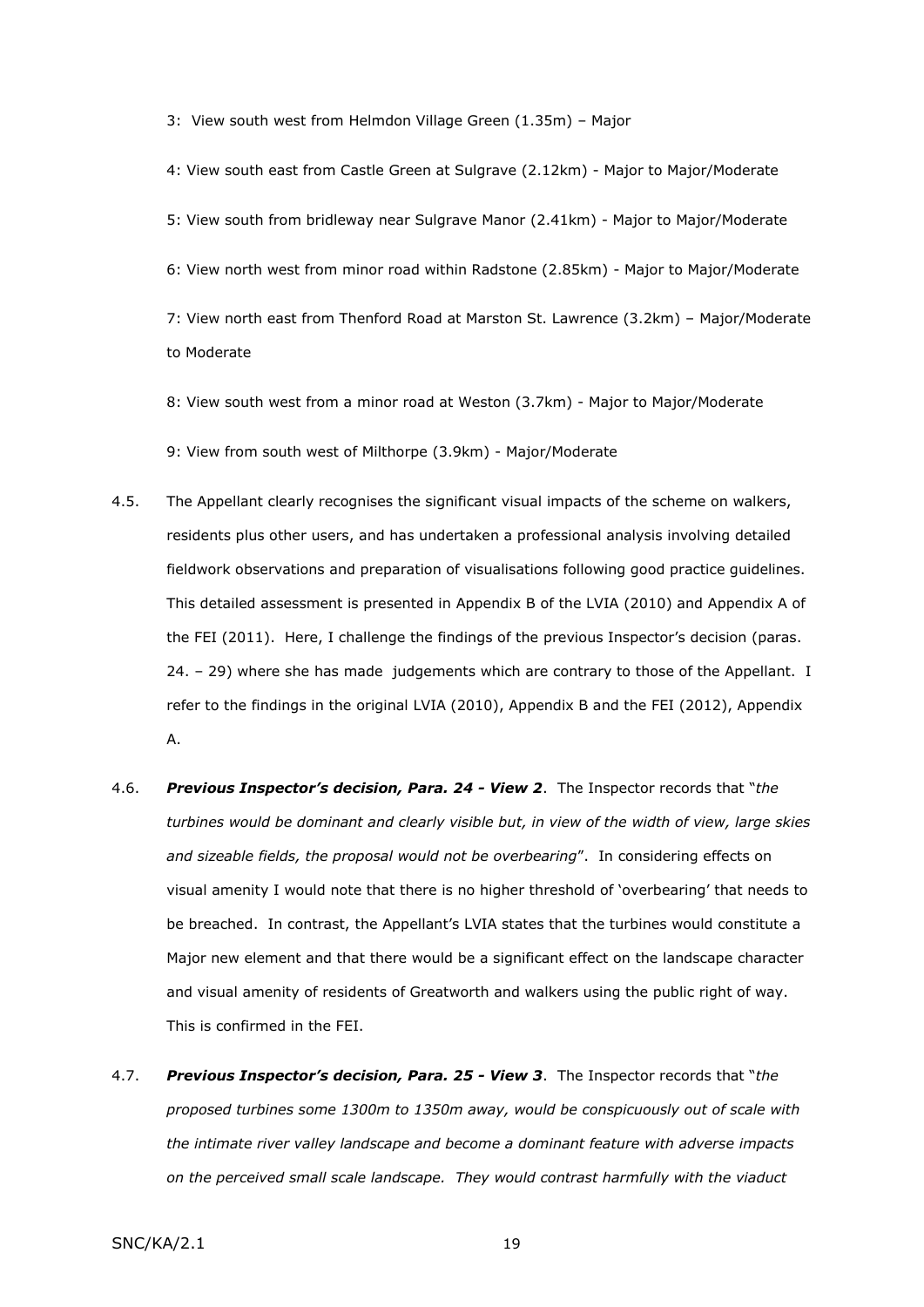*over which they would visually dominate and tower*". I agree with the Inspector's judgement here and it is in accordance with the LVIA. The LVIA notes that from this location the turbines would be prominent vertical elements on the local skyline and attention would be drawn to them as a result of their position, size and blade movement. Significant effects are recorded on visual amenity and landscape. This is confirmed in the FEI.

- 4.8. *Previous Inspector's decision, Para. 28 - Views 8 and 9*. The Inspector records that these viewpoints to the north "*offer wide expansive views over mainly fairly small scale pastureland*. Although the proposed turbines *would be clearly visible and striking elements on the skyline, they would be sufficiently divorced from the settlements of Weston and Milthorpe so as not to be a conflict with, or dominate the landscape."* Again, this judgement is markedly different from that of the Appellant who states in the LVIA that from view 8 the turbines would constitute new moving elements on the skyline, with a reasonably balanced composition. From view 9 the turbines would be visible on the sky in a cohesive group with full towers and moving rotors visible. They would be visible on the horizon in the context of open undulating farmland. The level of effect is considered to be significant for both landscape character and visual amenity. This is confirmed in the FEI.
- 4.9. *Previous Inspector's decision, Para. 29 – View 6*. The Inspector records that that from this viewpoint *"the wide sweep of the arable fields, the hedges with hedgerow trees and larger woodland copses would break up/filer views of some of the turbines which in any event would not appear at odds with the overall width of view and expansive skies."*  This judgement again conflicts with that of the Appellant who records significant impacts on landscape character and visual amenity.
- 4.10. In summary, I believe that the Inspector has not always calibrated the impacts correctly and has underestimated the significant effects on visual amenity as recorded by the Appellant.

#### **Additional views (north of the site)**

4.11. My review of the LVIA notes the lack of close range views notably to the north of the site showing the turbines in the context of their valley setting. These were not provided as part of the FEI. Here, I refer to views provided by the Action Group.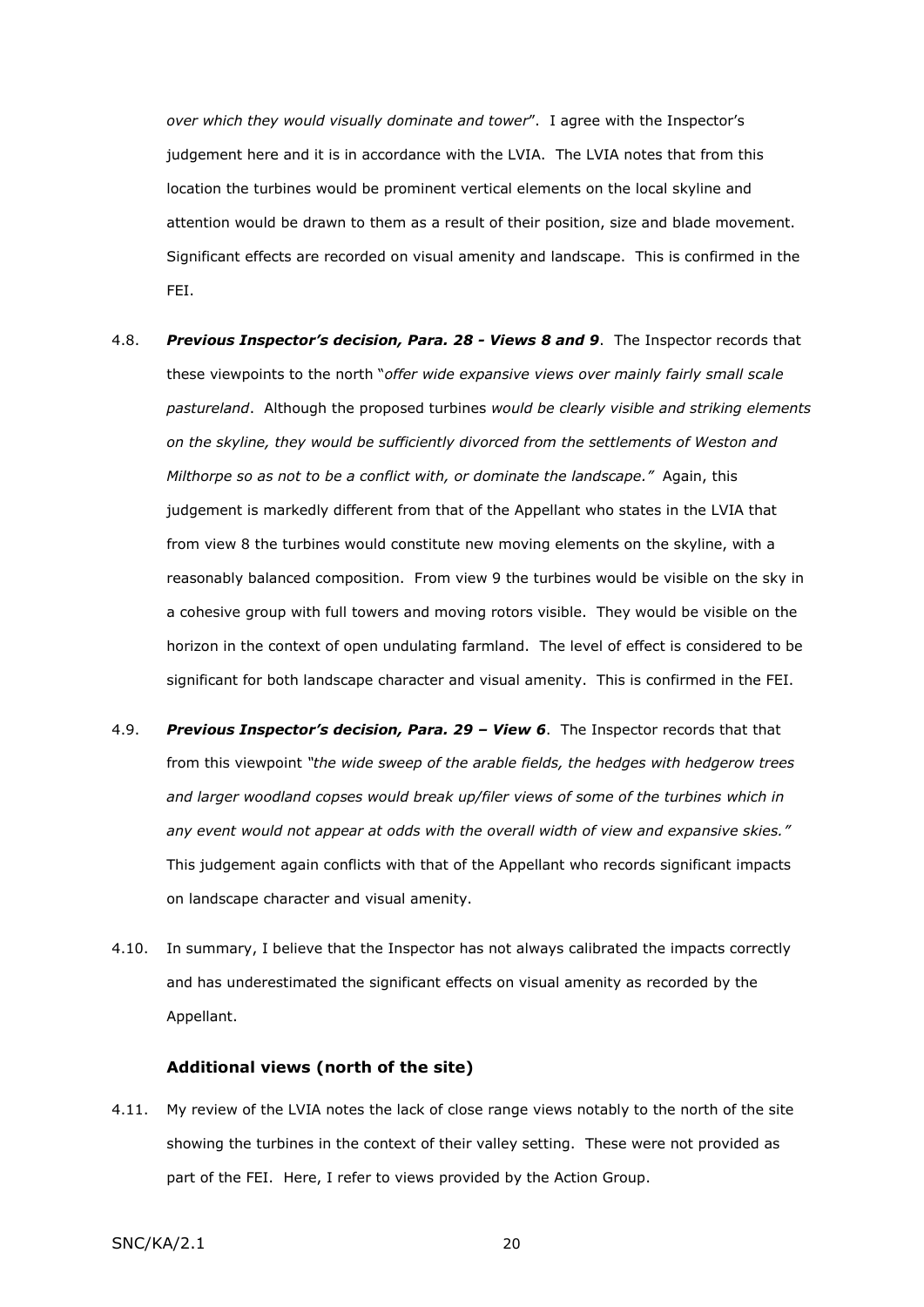#### *Stuchbury Hall Farm*

HSGWAG View 5: This photomontage, equivalent to a view from the byway, shows the view across the valley and the turbines within this quintessential rural landscape. They form dominant structures completely out of scale with the grain of this small scale valley landscape. The turbines would introduce new vertical structures which at 125 m height and three times greater than the subtle valley which only has a 40m difference in contours from valley floor to valley crest. They will also introduce moving structures in to what is a peaceful, highly tranquil enclosed valley setting.

#### *North of Sulgave*

HSGWAG Views 1 and 2: These photomontages, from rights of way, clearly show the turbines as viewed across the intervening valley and their prominence on the skyline and the setting of the village of Sulgrave and in some locations conflicting with the church tower. They would clearly change the perception of this area as a quiet rural landscape. The Inspector concluded (para. 27) for View 2 that in these views north of Sulgrave the turbines would appear as "*dominating the skyline*" and "*striking elements of the skyline*" From viewpoint 2 they would "*form part a key feature at odds with the scale of the settlement and prominence of the church tower*".

4.12. In my opinion these views helpfully illustrate the local landscape context of minor valleys and ridges; a context which exacerbates the impact of the turbines.

#### **Impacts on residential amenity**

4.13. The LVIA (Appendix B) indicates that there will be significant effects on residential amenity for a large number of properties. There are 6 properties or groups of properties within 2km which would experience significant adverse effects, 10 of which are within 1km of the turbines. I agree with this assessment and these significant adverse effects will need to be considered as part of the overall planning balance. They relate to the following properties:

Grange Farm (817m) – Major

Spring Farm (506m) – Major

Gwebi/Ashvale (692m) – Major/Moderate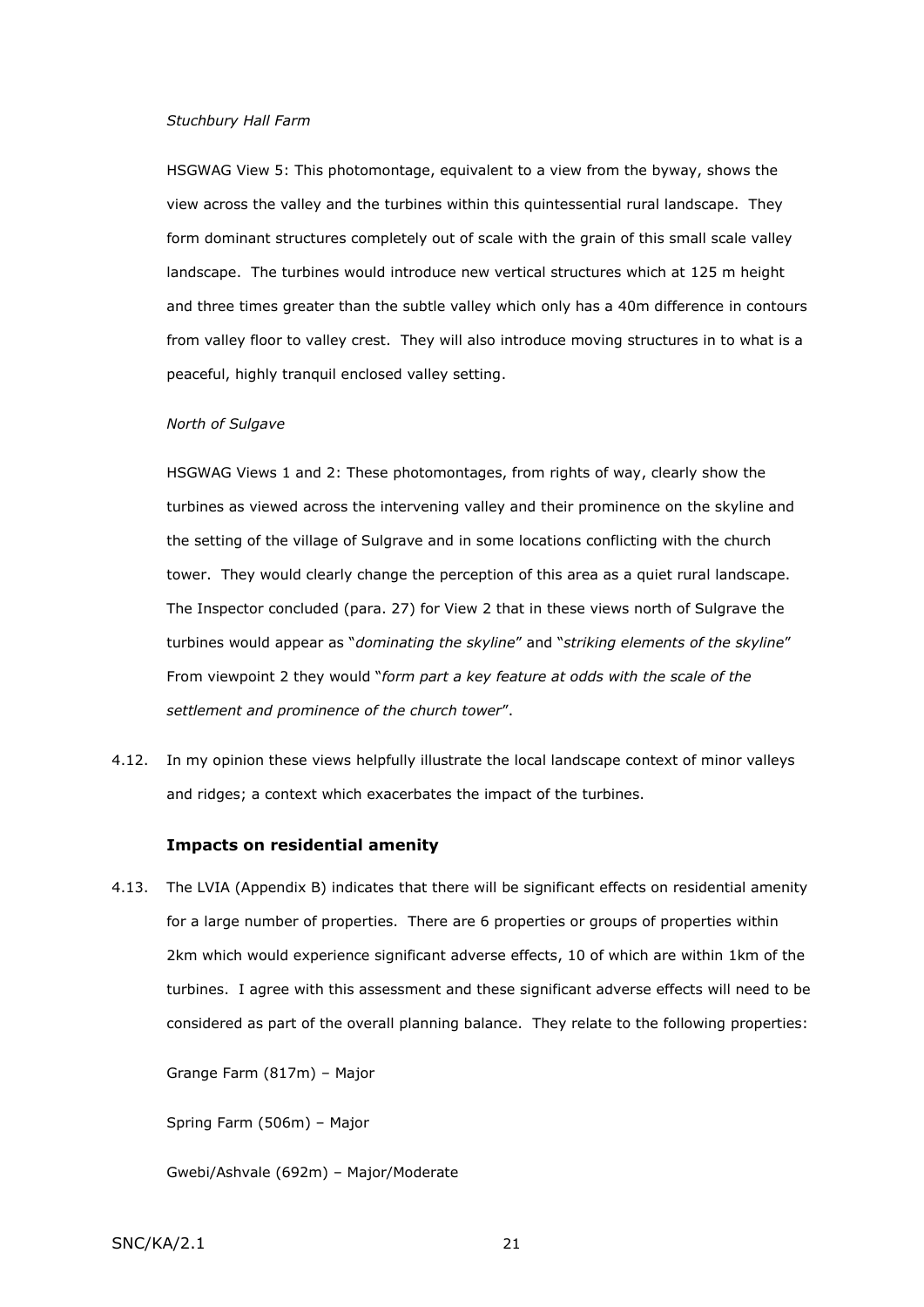Bungalow Farm (666m) – Major

Bungalow Farm (666m) – Major

Greatworth Hall (472m) Major

- 4.14. The LVIA (Appendix B) also records significant adverse effects for properties within parts of the all the settlements of Helmdon, Greatworth, Sulgrave, Weston, Milthorpe and Weedon Lois, Marston St Lawrence, Halse, Radstone, Thorpe Mandeville and Culworth. These are all intact rural Northamptonshire villages with a strong historic character.
- 4.15. Given the size and scale of wind turbine developments, significant adverse effects on visual receptors, including residential locations, will often occur. For this reason, a further higher threshold relating to residential amenity has been applied by applicants, local authorities and planning inspectors in considering the acceptability of a proposal on residential visual amenity. There needs to be a degree of harm over and above a significant adverse effect and whether these significant impacts are unacceptable, will rest on whether they are considered to reach the threshold which has been described variously as 'overwhelming', 'overbearing', 'oppressive' or dominating by Inspectors. I am aware from recent wind farm appeal decisions that the factors to be considered include proximity, lack of screening, orientation and spread of turbines in the view. However, there are no straightforward rules that can be applied. Each case must always be considered on its own merits and the particular circumstances that apply to the property, not least its landscape context. In my opinion the degree of harm over and above a significant adverse effect is not a single threshold but involves a gradation of categories. It is perhaps also more helpful to seek to express the degree of harm over and above significant adverse effects for the assistance of the inquiry. Here I set out my findings for the properties that I consider to be most affected in terms of visual amenity.
- 4.16. Firstly, considering Stuchbury Hall Farm, in my opinion a range of factors which elevate the degree of harm all come into play for the property at Stuchbury Hall Farm. I refer to viewpoints 4 and 5, prepared by the Action Group. The particular issues at this property are: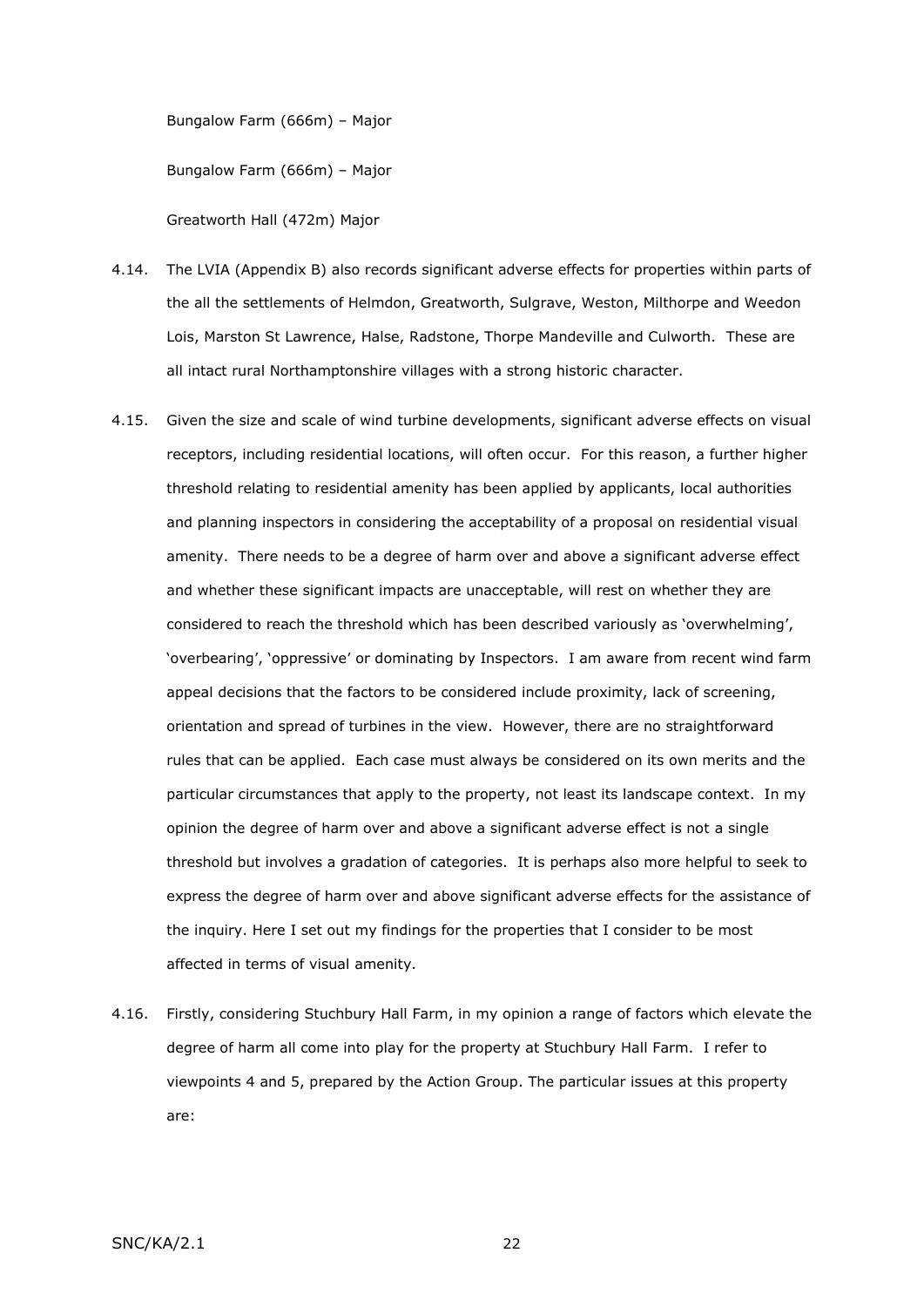- Proximity at c.800m to the nearest turbine (T5), although noting that the landholding is much closer (c. 200m) and that the boundary of the land holding is closer (c600m) to all 5 turbines;
- Residents are not confined to the dwelling but manage a small livestock farm with direct views across their holding to the turbines. The limited screening only relates to the immediate curtilage of the dwelling. There would be no escaping from the presence of the turbines within the landholding ;
- The turbines would be located on the opposite side of this small, quiet, undisturbed  $\bullet$ valley side and rise up in views forming an overwhelming and overbearing presence. The base of the turbines is at the same level or higher than the viewer. Their vertical prominence is exaggerated so that they dominate the view and appear overpowering and 'out of scale'. ;
- The orientation of the house on the valley side means that main views from the house  $\bullet$ (south facing windows from the lunge and upstairs bedroom) and the garden are across the valley terminated by the ridge which forms the skyline in views. While there is some screening from existing farm buildings and trees the turbines (T1 – T4) would be dominant on this ridge with different combinations coming in and out of views from the property and garden. Furthermore the movement of the blades will draw the eye so that they become a constant uncomfortable and distracting presence;
- The turbines would be a prominent feature in the view on the approach to the house  $\bullet$ along the drive from Helmdon/Sulgrave Road.
- 4.17. I agree with the conclusion reached by the Inspector (para. 62) that "*The proposed development would be unpleasantly imposing and pervasive*". I consider that Stuchbury Hall Farm would be an unpleasant and significantly less attractive place to live. The turbines would be a constant and pervading presence from the house, approaches and landholding and the degree of harm would be greater than a significant adverse impact.
- 4.18. Following my further site visit (July 2013) I also consider that Grange Farm (2 properties orientated east – west) falls into a higher category of harm than significant adverse. I am therefore including new information in this proof of evidence as a further example of a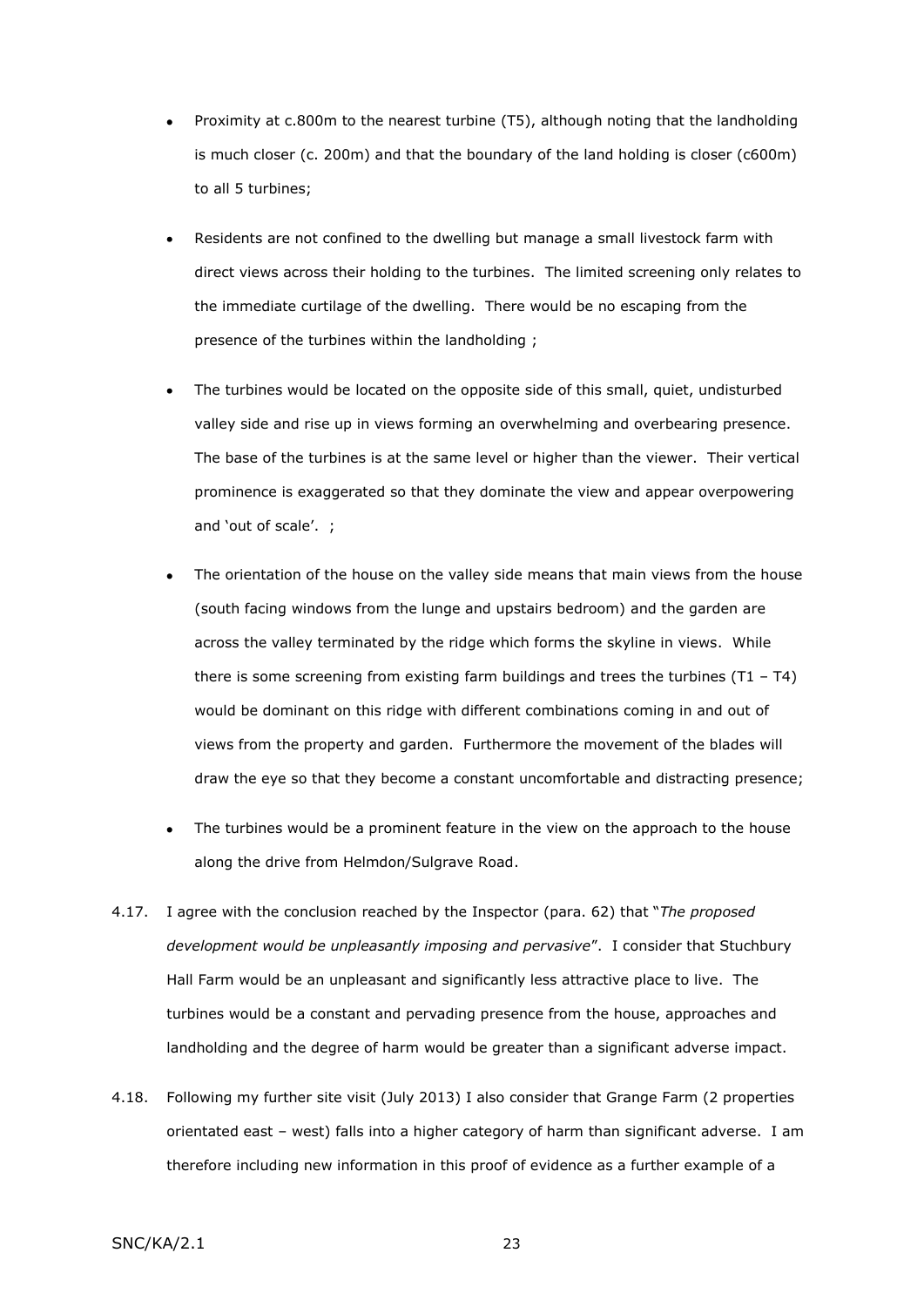property that moves up the scale and becomes a significantly less attractive place to live. For the properties at Grange Farm the following factors come into play:

- Proximity at 860m from the closest turbines, with direct views to the turbines channelled along and through the tranquil and rural Helmdon Valley;
- Channelled 'end on' views such that turbines T1- T4 would fall in line 'stacked' with  $\bullet$ moving blades overlapping and the structures appearing to be of different heights. This is acknowledged as an uncomfortable viewing experience;
- Direct views from both within the properties and gardens so that the turbines have a  $\bullet$ pervasive presence
- 4.19. I agree with the Inspector (para. 63) that "*there would be visual harm from rotating blades that overlap that would be unlikely to rotate at exactly the same rate*". I consider that it would be an unpleasant and significantly less attractive place to live and that the degree of harm would be greater than a significant adverse impact.

### **Impacts on the amenity of walkers, cyclists, horses and riders**

- 4.20. I am aware and have familiarised myself with the Council's evidence of Richard Hall on Public Rights of Way matters. I note that the site is crossed by a network of rights of way. A byway open to all traffic (BOAT) runs north-south between the B4525 and links to the sunken lane at Stuchbury Hall Farm, a public footpath runs east-west across the site and further footpaths cross the north and western parts of the site. These form part of a network of rights of way and link to the villages of Helmdon, Sulgrave and Greatworth. My site visits confirmed that they appear to be well used by walkers and horse riders, receptors acknowledged as being of the highest sensitivity.
- 4.21. There are no visualisations from the rights of way that cross the site and I consider that this is an omission. The turbines will be in very close proximity; Turbine 3 is just 41m from the nearest right of way. Turbines, 1, 2 and 4 are all well within 100m of the nearest right of way from parts of the rights of way they will be very dominant. I consider that there will be **Major significant adverse** effect on the visual amenity of users of the rights of way. The LVIA does not highlight the very close proximity of the turbines to the rights of way network, although recognises that the effect will be significant. In addition to the